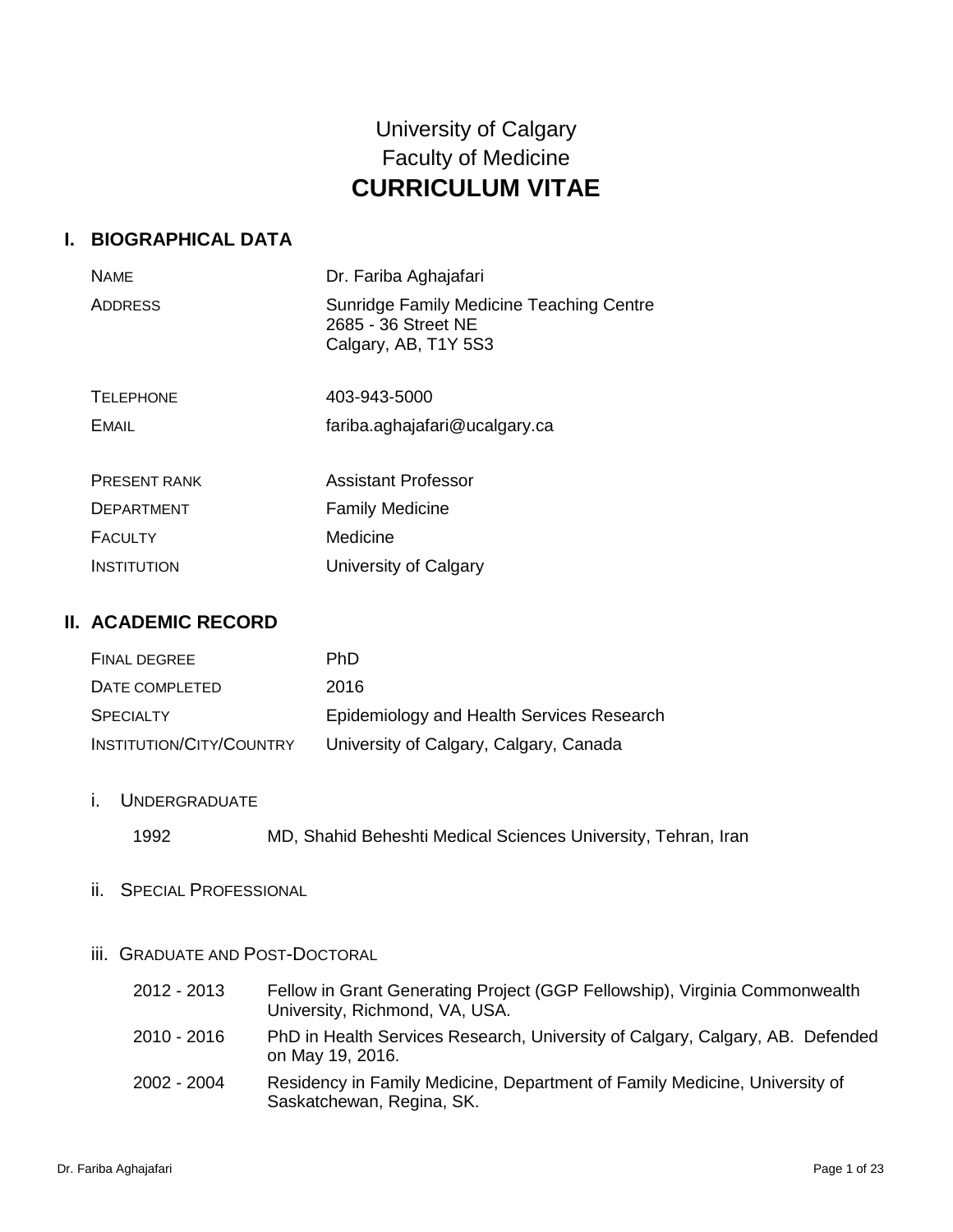| 2002 - 2003 | Post-Graduate Year 1, Department of Pediatrics, University of<br>Saskatchewan, Saskatoon, SK.             |
|-------------|-----------------------------------------------------------------------------------------------------------|
| 2001 - 2002 | PhD Student, Clinical Epidemiology, University of Toronto, Toronto, ON.                                   |
| 1999 - 2001 | MSc in Clinical Epidemiology and Health Care Research Methods, University of<br>Toronto, Toronto, Canada. |

iv. LICENSURE, CERTIFICATION AND BOARDS

| 2009        | Licensure, College of Physicians and Surgeons of Alberta      |
|-------------|---------------------------------------------------------------|
| 2004 - 2011 | Licensure, College of Physicians and Surgeons of Saskatchewan |
| 2004        | Certification, College of Family Physicians of Canada         |

# **III. AWARDS AND DISTINCTIONS**

| 2018 | Distinguished Service Award for Teaching Contributions in Urban MDCN 330 and<br>MDCN 430. Undergraduate Medicine Education Program, Class of 2020.                                                                                                                                                                                     |
|------|----------------------------------------------------------------------------------------------------------------------------------------------------------------------------------------------------------------------------------------------------------------------------------------------------------------------------------------|
| 2017 | Gold Star Award for Teaching Contributions in the Applied Evidence Based<br>Medicine (AEBM) Course. Undergraduate Medical Education Program<br>(February 7), Class of 2018.                                                                                                                                                            |
| 2017 | Distinguished Service Award for Teaching Contributions in Urban MDCN 330 and<br>MDCN 430. Undergraduate Medicine Education Program, Class of 2018.                                                                                                                                                                                     |
| 2016 | Gold Star Award for Teaching Contributions in the Applied Evidence Based<br>Medicine (AEBM) Course. Undergraduate Medical Education Program, Class of<br>2017.                                                                                                                                                                         |
| 2016 | Distinguished Service Award for Teaching Contributions in Urban MDCN 330 and<br>MDCN 430. Undergraduate Medicine Education Program, Class of 2017.                                                                                                                                                                                     |
| 2016 | Associate Dean's Letter of Excellence for Teaching in Family Medicine Clinical<br>Experience MDCN 330 and MDCN 430. Undergraduate Medical Education<br>Program, Class of 2017.                                                                                                                                                         |
| 2014 | Associate Dean's Letter of Excellence for Teaching Excellence in Applied<br>Evidence Based Medicine (AEBM) Course. Undergraduate Medical Education<br>Program (March 1, 2014).                                                                                                                                                         |
| 2014 | Gold Award for the Teaching Contributions in the Applied Evidence Based<br>Medicine (AEBM) Course. Undergraduate Medical Education Program                                                                                                                                                                                             |
| 2013 | Hellbender Honour Roll, recognize excellent instruction in lecture, small group and<br>bedside setting. Calgary Medical Students' Association, Faculty Appreciation and<br>Awards committee (February 26), Class of 2014.                                                                                                              |
| 2012 | Janus Research Training Level 2 Grant, College of Family Physicians of Canada.<br>Effect of Serum 25 (OH) D on Pregnancy and Neonatal Outcomes.                                                                                                                                                                                        |
| 2012 | "Best of Four" of Oral Presentations by Society of Obstetrician and Gynaecologist<br>of Canada. Aghajafari F, Nagulesapillai T, Ronksley P, Rabi D. The Effect of<br>Vitamin D Levels on Pregnancy Outcomes and Birth Parameters: A Systematic<br>Review and Meta-Analysis. SOGC Annual Meeting. June 20-24, SOGS 2012,<br>Ottawa, ON. |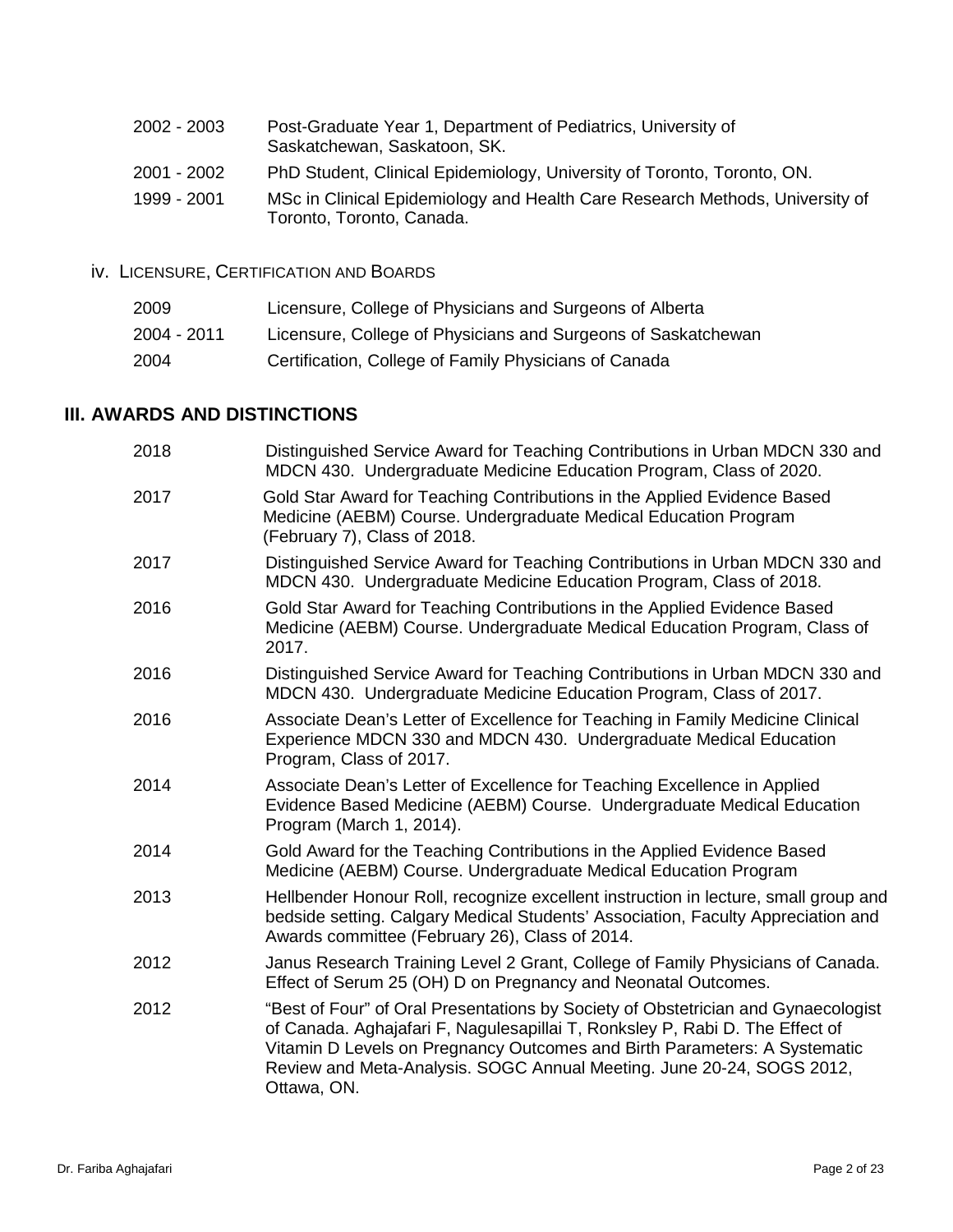| 2012        | O'Brien Award for Excellence in Health and Wellness Research. Bhattacharjee A,<br>Kaplan B, and Aghajafari F. Vitamin D: It's Importance for Health and<br>Associations with Pregnancy and Fetal Outcomes. Student's Union<br>Undergraduate Research Symposium. University of Calgary. November 2011.<br>Calgary, AB. |
|-------------|-----------------------------------------------------------------------------------------------------------------------------------------------------------------------------------------------------------------------------------------------------------------------------------------------------------------------|
| 2008        | 1 <sup>st</sup> Place Research Prize: M. Akot, S. Javid, F. Aghajafari, April 4, 2008. Serum<br>Vitamin D Levels in Elderly People - Family Medicine Unit - Regina. Proceedings<br>of 18th Annual Resident Research Day, Department of Family Medicine,<br>University of Saskatchewan, Prince Albert, SK.             |
| 2002 - 2006 | Canadian Institute of Health Research (CIHR) Fellowship (Rank 2nd among all<br>Applicants).                                                                                                                                                                                                                           |
| 2002        | Dr. Arnie Aberman Graduate Scholarships in Science and Technology.                                                                                                                                                                                                                                                    |
| 2001        | Toronto Resident Award, Society of Obstetricians and Gynaecologists.                                                                                                                                                                                                                                                  |
| 2001        | Best Student Presentation, F. Aghajafari, M. Hannah, K. Murphy, K. Amankwah,<br>A. Ohlsson, S. Matthews. Multiple Courses of Antenatal Corticosteroids for<br>Preterm Birth. Department of Obstetrics and Gynaecology Research Day,<br>University of Toronto, Toronto, ON.                                            |
| 2000        | Tuition Waiver Bursary Award, University of Toronto, Toronto, ON.                                                                                                                                                                                                                                                     |
| 2000        | Open Fellowship Award, University of Toronto, Toronto, ON.                                                                                                                                                                                                                                                            |
| 1999        | Open Fellowship Award, University of Toronto, Toronto, ON.                                                                                                                                                                                                                                                            |
| 1998        | Carol Mitchell/ Richard Venn Graduate Fellowship in Women's Health-WCH<br>Institute of Medical Science, University of Toronto, Toronto, ON.                                                                                                                                                                           |
| 1998        | UTAPS Grant, University of Toronto, Toronto, ON.                                                                                                                                                                                                                                                                      |

## **IV. ACADEMIC APPOINTMENTS**

| 2018 - Present | Joint Assistant Professor, Department of Community Health Sciences, Cumming<br>School of Medicine, University of Calgary, Calgary, AB. |
|----------------|----------------------------------------------------------------------------------------------------------------------------------------|
| 2016-2017      | Visiting Academic, School of Medicine and Public Health<br>Faculty of Health and Medicine, University of Newcastle, Australia          |
| 2009 - Present | Assistant Professor, Department of Family Medicine, Cumming School of<br>Medicine, University of Calgary, Calgary, AB.                 |
| $2006 - 2008$  | Assistant Professor, Department of Family Medicine, Faculty of Medicine,<br>University of Saskatchewan, Saskatoon, SK.                 |
| 2006 - 2008    | Clinical Member, Regina Qu'Apelle Health District.                                                                                     |

## **V. EDUCATIONAL ACTIVITIES**

i. UNDERGRADUATE SUPERVISION & TEACHING DELIVERED

*Workplace Based Teaching*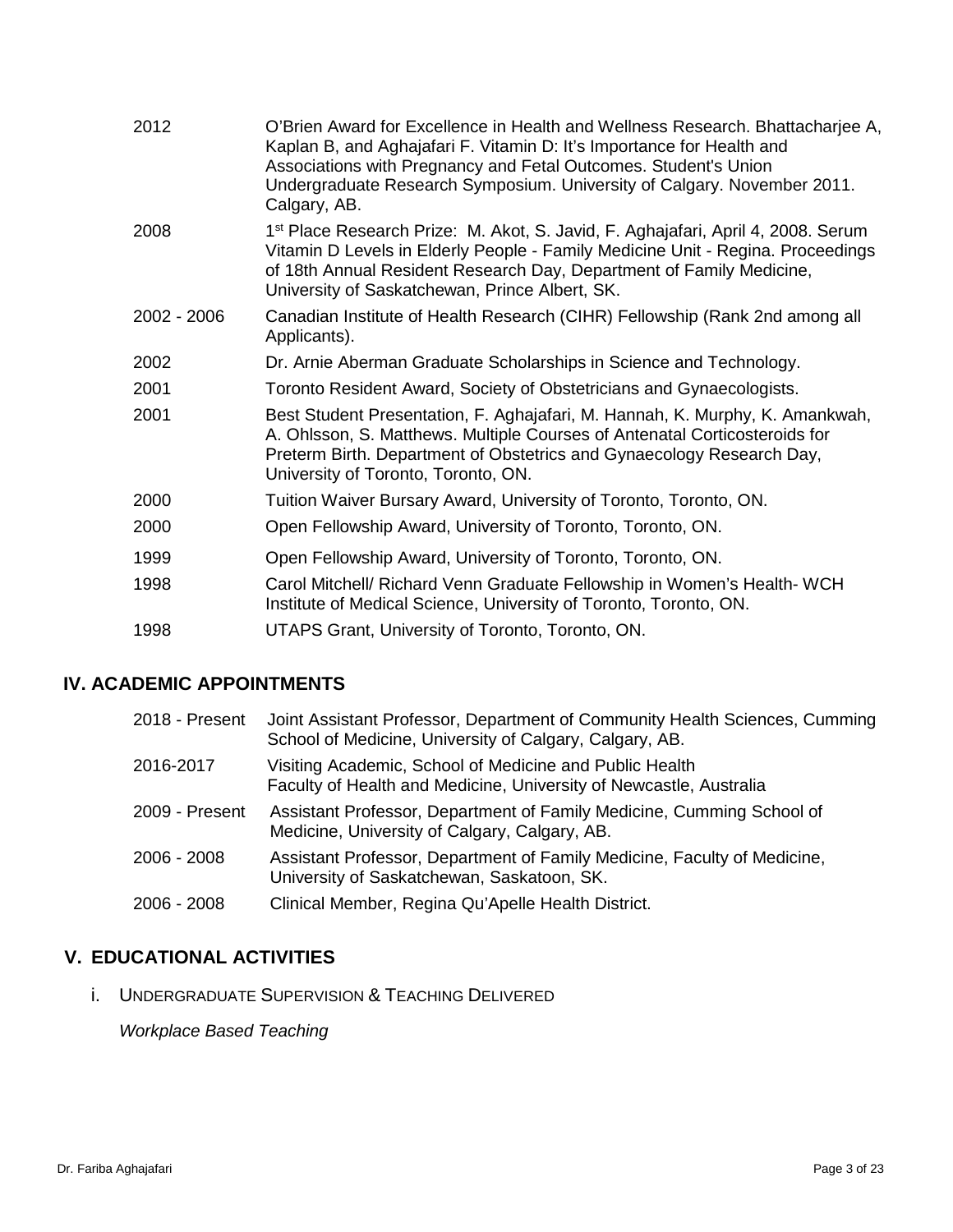| 2018           | Supervisor for undergrad Life Science student, Emilie Penrosa (Queens<br>University) Project entitled: Academic achievement and psychosocial adjustment<br>in refugee school-aged children. A systematic review<br>(May 1 to Aug 31, 2018)                                                                                   |
|----------------|------------------------------------------------------------------------------------------------------------------------------------------------------------------------------------------------------------------------------------------------------------------------------------------------------------------------------|
| 2017           | Supervisor for undergrad Life Science student, Newsha Mahinpey (Queens<br>University) and medical student Nela Cozic (University of Calgary). Project<br>entitled: Association between maternal vitamin D status during pregnancy and<br>antenatal and postpartum depression: A systematic review<br>(May 1 to Aug 31, 2017) |
| 2017           | Supervisor for undergrad Kinesiology student, Nader Emami, University of<br>Calgary. Project entitled: Emergency Department-based Interventions for<br>Effective Care Transitions to Primary Care: A Systematic Review<br>(May 1 to Aug 31, 2017)                                                                            |
| 2009 - Present | Preceptor, MDCN 330, University of Calgary                                                                                                                                                                                                                                                                                   |
| 2009 - Present | Preceptor, MDCN 440, University of Calgary                                                                                                                                                                                                                                                                                   |
| 2009 - Present | Preceptor, Mandatory Clerk, University of Calgary                                                                                                                                                                                                                                                                            |
| 2009 - Present | Preceptor, Elective Clerk, University of Calgary                                                                                                                                                                                                                                                                             |

#### *Classroom Based Teaching*

| 2018 | Applied Evidence Based Medicine (AEBM) Course. University of Calgary,<br>Undergraduate Medical Education Program (April and May, 2018).<br>(Total of 20 hours)    |
|------|-------------------------------------------------------------------------------------------------------------------------------------------------------------------|
| 2016 | Applied Evidence Based Medicine (AEBM) Course. University of Calgary,<br>Undergraduate Medical Education Program (April and May, 2016).<br>(Total of 20 hours)    |
| 2015 | Applied Evidence Based Medicine (AEBM) Course. University of Calgary,<br>Undergraduate Medical Education Program (April and May, 2015).<br>(Total of 17.50 hours) |
| 2014 | Applied Evidence Based Medicine (AEBM) Course. University of Calgary,<br>Undergraduate Medical Education Program (April and May, 2014).<br>(Total of 17.50 hours) |
| 2013 | Applied Evidence Based Medicine (AEBM) Course. University of Calgary,<br>Undergraduate Medical Education Program. (April and May, 2013).                          |
| 2011 | "Teaching: Critical Appraisal of RCTs". (April 19) Teaching Undergrad Course<br>(MED 440): Medical Students at University of Calgary                              |

### ii. GRADUATE SUPERVISION & TEACHING DELIVERED

### *Workplace Based Teaching*

| 2018 | Supervisor for PhD student, Sayeeda Sayed, University of Calgary. Project |
|------|---------------------------------------------------------------------------|
|      | entitled: Emergency Department-based Interventions for Effective Care     |
|      | Transitions to Primary Care: A Systematic Review (May 1 to Aug 31, 2018)  |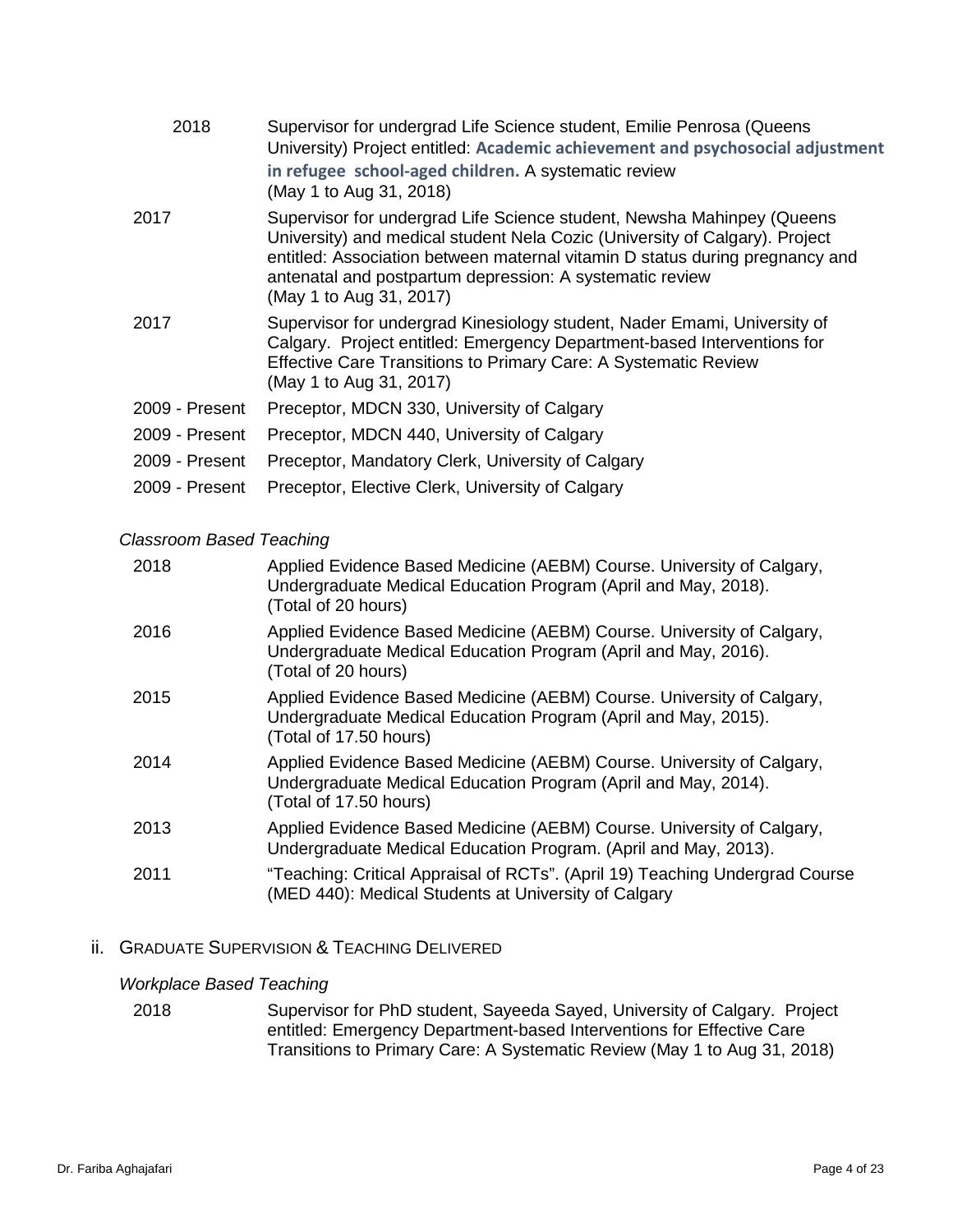2017 Supervisor for PhD student, Sayeeda Sayed, University of Calgary. Project entitled: Emergency Department-based Interventions for Effective Care Transitions to Primary Care: A Systematic Review (May 1 to Aug 31, 2017)

#### *Classroom Based Teaching*

iii. POSTGRADUATE SUPERVISION & TEACHING DELIVERED

#### *Workplace Based Teaching*

- 2009 Present Preceptor, Medical Students, PGY1 & PGY2 Family Medicine Residents, University of Calgary
- 2009 Present Preceptor, Externs, Family Medicine Residency Program, University of Calgary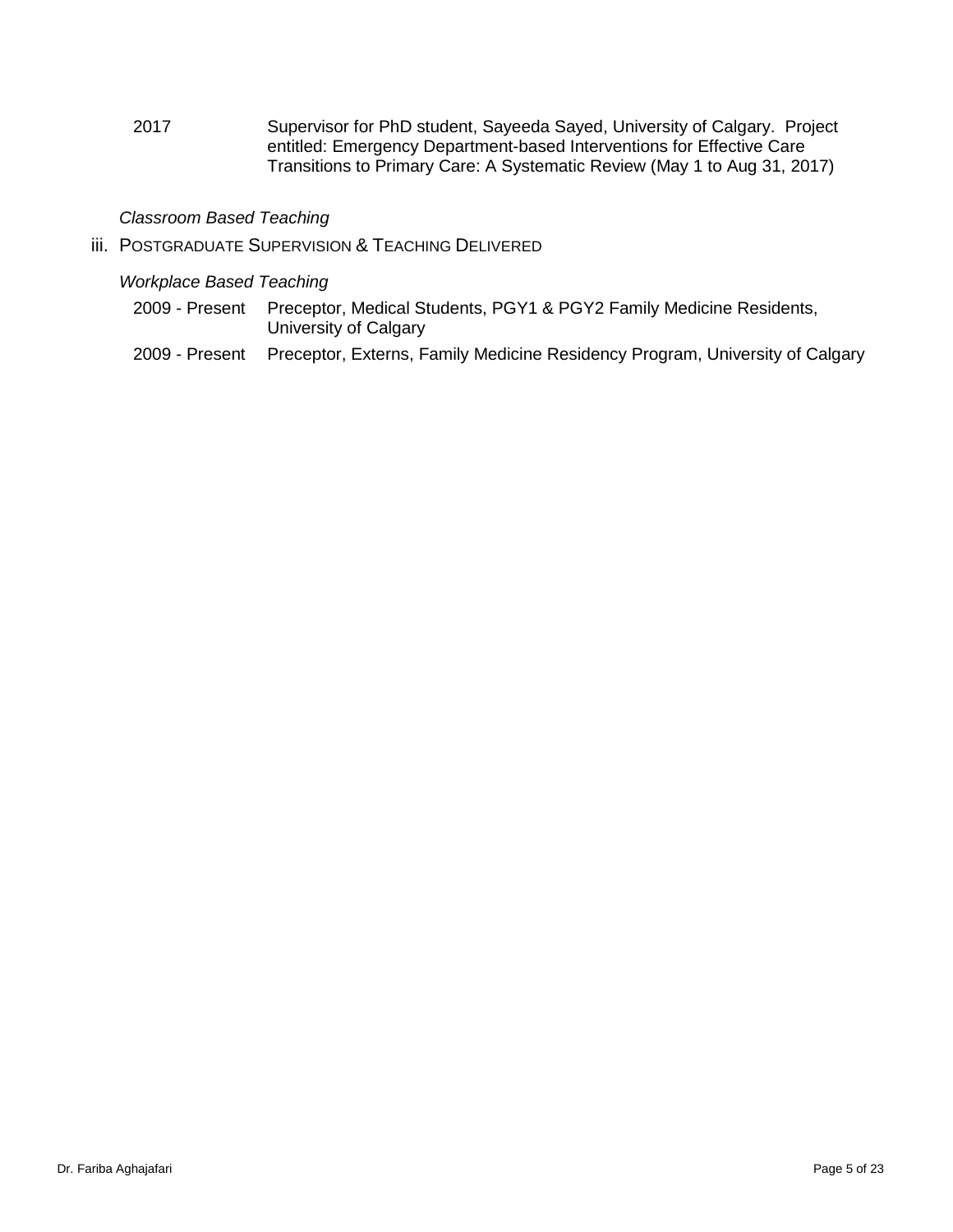#### *Classroom Based Teaching*

| 2016        | Presenter, Evidence Based Medicine 5 - Clinical Practice Guidelines, Weekly<br>Academics - NW Division R2s (February 18, 2016). (Total of 3 hours)                                                                                                                                                                                                                                           |
|-------------|----------------------------------------------------------------------------------------------------------------------------------------------------------------------------------------------------------------------------------------------------------------------------------------------------------------------------------------------------------------------------------------------|
| 2015        | Evidence Based Medicine Workshop for IMGs. University of Calgary, AIMG<br>program (April 28, 2015). (Total of 3 hours)                                                                                                                                                                                                                                                                       |
| 2014        | Facilitator, "Changes in Fibromyalgia Diagnosis - An Increased Role for Family<br>Physicians". 1 hour. Weekly Resident-Led Rounds, Sunridge Family Medicine<br>Teaching Centre. (January 22, 2014)                                                                                                                                                                                           |
| 2013        | Presenter, "Evidence Based Medicine", Block Seminar, PGY2, 3 hours x 1<br>session (November).                                                                                                                                                                                                                                                                                                |
| 2012        | Presenter, "Evidence Based Medicine", Block Seminar, PGY1, 1 sessions, 1 hour<br>session, University of Calgary (July)                                                                                                                                                                                                                                                                       |
| 2012 - 2013 | Facilitator, Weekly Resident-Led Teaching Sessions, Sunridge Family Medicine<br>Teaching Centre. 1 hour.<br>"Case Presentation" (February 20, 2013)<br>"Cardiovascular Assessment of the Athlete" (February 6, 2013)<br>"Case Presentation: Chest Pain" (January 9, 2013)<br>"Step-up Therapy in Uncontrolled Pediatric Asthma" (December 12, 2012)<br>"Crohn's Disease" (September 5, 2012) |
| 2011        | Presenter, "Evidence Based Medicine", Block Seminar, PGY1, 3 sessions, 3<br>hours per session, University of Calgary (July 7, September 15 & November 17)                                                                                                                                                                                                                                    |
| 2010        | Presenter, "Evidence Based Medicine", Block Seminar, PGY1, 2 sessions, 3<br>hours per session, University of Calgary (August 5 & September 23)                                                                                                                                                                                                                                               |
| 2010        | Facilitator, "Hypothyroidism". 1 hour. Weekly Resident-Led Teaching Sessions,<br>Sunridge Family Medicine Teaching Centre. (September 27)                                                                                                                                                                                                                                                    |
| 2010        | Faculty Coordinator, Academic Half Day, PGY1, Nephrology/Urology, University<br>of Calgary (January 7)                                                                                                                                                                                                                                                                                       |
| 2006 - 2008 | Facilitator, Monthly Journal Club, Regina, SK.                                                                                                                                                                                                                                                                                                                                               |
|             |                                                                                                                                                                                                                                                                                                                                                                                              |

## iv. CONTINUING MEDICAL EDUCATION SUPERVISION & TEACHING DELIVERED

### *Workplace Based Teaching*

### *Classroom Based Teaching*

| 2017 | Presenter, "How to Keep up with the Literature". 1 hour. Evening Course 2017-<br>2018, Family Medicine, University of Calgary. (November 8, 2017) |
|------|---------------------------------------------------------------------------------------------------------------------------------------------------|
| 2013 | Presenter, "Vitamin D in Pregnancy". 1 hour. Grand Rounds, Family Medicine,<br>University of Calgary. (March 7, 2013)                             |
| 2010 | Presenter, "Should We Measure Vitamin D Levels?" 1.5 hour. 2010 Family<br>Medicine Forum (FMF) Workshop, Vancouver, B.C. (October 14-16, 2010)    |
| 2010 | Presenter, "How to Critically Appraise the Literature". Teaching Family Medicine<br>Residents on the Block Seminar Day. (September 23, 2010)      |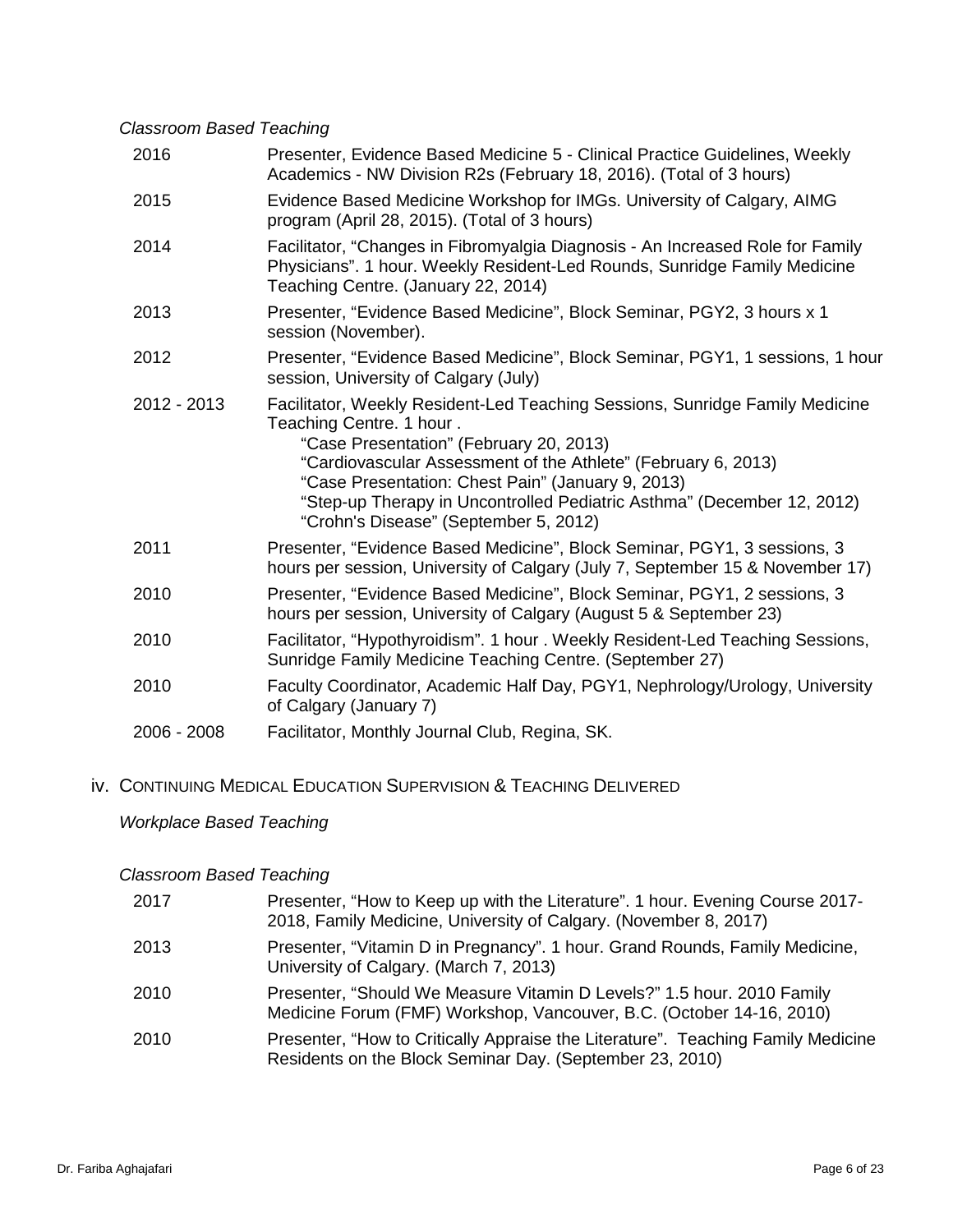# v. FACULTY DEVELOPMENT SUPERVISION & TEACHING DELIVERED

#### *Workplace Based Teaching*

### *Classroom Based Teaching*

| 2015 | Facilitator, McMaster Evidence Based Practice Workshops, Hamilton, Ontario.<br>(June 8-12, 2015)                                                      |
|------|-------------------------------------------------------------------------------------------------------------------------------------------------------|
| 2015 | Presenter, "Evidence Based Medicine", Workshop/journal club, Master Teacher<br>Program, University of Calgary, 1 session x 3 hours (December 4, 2015) |

### vi. FORMATIVE ASSESSMENT ACTIVITIES

| 2017-2018   | Evaluator, AEBM Evaluation of Critically Appraised Topic (CAT). 60 CATs<br>(medical student assignments) approximately 1/2 hr for each assignment = 30 hrs<br>(October 1, 2017 to January 30, 2018).  |
|-------------|-------------------------------------------------------------------------------------------------------------------------------------------------------------------------------------------------------|
| 2015 - 2016 | Evaluator, AEBM Evaluation of Critically Appraised Topic (CAT). 60 CATs<br>(medical student assignments) approximately 1/2 hr for each assignment = 30 hrs<br>(October 1, 2015 to January 30, 2016).  |
| 2014        | Evaluator, AEBM Evaluation of Critically Appraised Topic (CAT). 100 CATs<br>(medical student assignments) approximately 1/2 hr for each assignment = 50 hrs<br>(October 1, 2014 to January 30, 2015). |
| 2014        | Co-Facilitator, Family Medicine Counselling Lab, (FMCL), 3 labs, 3 hours each<br>(January 30, February 20, April 3).                                                                                  |
| 2013        | Evaluator, AEBM Evaluation of Critically Appraised Topic (CAT). 100 CATs<br>(medical student assignments) approximately 1/2 hr for each assignment = 50 hrs<br>(October 1, 2013 to January 30, 2014). |
| 2013        | Examiner, PGY2, Practice Simulated Office Oral (SOO) Exam, Family Medicine,<br>University of Calgary. (Sept. 26, 7 exams, Nov. 21, 7 exams, Dec. 19, 7 exams),<br>$\frac{1}{2}$ hour each             |
| 2012        | Examiner, PGY2, Practice Simulated Office Oral (SOO) Exam, Family Medicine,<br>University of Calgary. Half day, 4 exams. (November 22)                                                                |
| 2012        | Examiner, PGY1 & 2, Practice Simulated Office Oral (SOO) Exam, Family<br>Medicine, University of Calgary. Half day, 5 exams. (April 5)                                                                |
| 2010        | Co-Facilitator, Patient Centred Care Labs, PGY1, 1 lab, 3 hours (July 19)                                                                                                                             |

#### vii. SUMMATIVE ASSESSMENT ACTIVITIES

| 2018 | Med School Admissions Interview (February 25)                                                                                           |
|------|-----------------------------------------------------------------------------------------------------------------------------------------|
| 2018 | CaRMS Interviewer, 9 Interviews, Family Medicine Residency Program,<br>University of Calgary, Calgary, AB. (January 14)                 |
| 2017 | CaRMS Interviewer, 8 Interviews, Family Medicine Residency Program,<br>University of Calgary, Calgary, AB. (November 30 to December 15) |
| 2016 | CaRMS Interviewer, 9 Interviews, Family Medicine Residency Program,<br>University of Calgary, Calgary, AB. (January 16-17)              |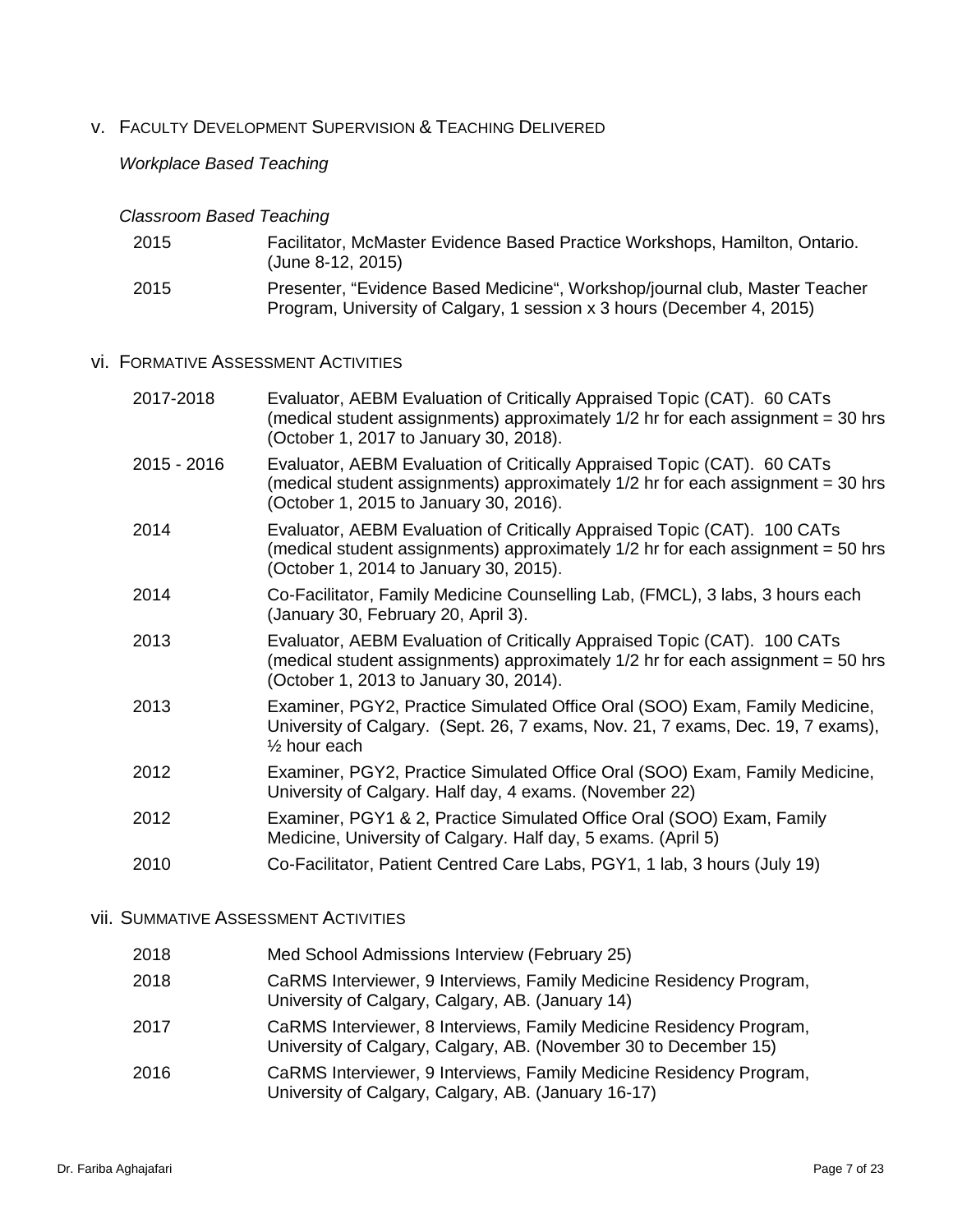- 2015 2016 CaRMS File Reviewer, 16 Applicant Files, Family Medicine Residency Program, University of Calgary, Calgary, AB. (December 21, 2015 to March 14, 2016)
- 2015 CaRMS Interviewer, 8 Interviews, 4.5 hours, Family Medicine Residency Program, University of Calgary, Calgary, AB. (January 18)
- 2014 CaRMS File Reviewer, 9 Applicant Files, Family Medicine Residency Program, University of Calgary, Calgary, AB. (December)
- 2013 CaRMS Interviewer, 9 Interviews, 4.5 hours, Family Medicine Residency Program, University of Calgary, Calgary, AB. (January 19)
- 2013 CaRMS File Reviewer, 8 Applicant Files, Family Medicine Residency Program, University of Calgary, Calgary, AB. (December)
- 2012 CaRMS Interviewer, 7 Interviews, 8 hours, Family Medicine Residency Program, University of Calgary, Calgary, AB. (January 28)
- 2012 CaRMS File Reviewer, 8 Applicant Files, Family Medicine Residency Program, University of Calgary, Calgary, AB.
- 2011 CaRMS Interviewer, 9 Interviews, 8 hours, Family Medicine Residency Program, University of Calgary, Calgary, AB. (January 22)
- 2011 CaRMS File Reviewer, 8 Applicant Files, Family Medicine Residency Program, University of Calgary, Calgary, AB.
- 2010 CaRMS Interviewer, 9 Interviews, 8 hours, Family Medicine Residency Program, University of Calgary, Calgary, AB. (January 30)
- 2010 CaRMS File Reviewer, 8 Applicant Files, Family Medicine Residency Program, University of Calgary, Calgary, AB.
- 2009 CaRMS Interviewer, 9 Interviews, 8 hours, Family Medicine Residency Program, University of Calgary, Calgary, AB. (January 31)
- 2009 CaRMS File Reviewer, 8 Applicant Files, Family Medicine Residency Program, University of Calgary, Calgary, AB.

#### viii.OBJECTIVES DEVELOPMENT

| 2018        | Developer and reviewer, UGME. Development of individual lectures, session<br>educational objectives and preceptors manual. 1) classroom based lecture<br>series, 2) classroom based small group session series. January 1 to May 30,<br>2018. Estimated hours: 1/2 day per week for the above dates. Peer reviewed by<br>the MED 440 committee members. Used by preceptors for MED 440 teaching. |
|-------------|--------------------------------------------------------------------------------------------------------------------------------------------------------------------------------------------------------------------------------------------------------------------------------------------------------------------------------------------------------------------------------------------------|
| 2015 - 2016 | Developer and reviewer, UGME. Development of individual lectures, session<br>educational objectives and preceptors manual. 1) classroom based lecture<br>series, 2) classroom based small group session series. October 2015 - May<br>2016. Estimated hours: 1/2 day per week for the above dates. Peer reviewed by<br>the MED 440 committee members. Used by preceptors for MED 440 teaching.   |
| 2014-2015   | Developer and reviewer, UGME. Development of individual lectures, session<br>educational objectives and preceptors manual. 1) classroom based lecture<br>series, 2) classroom based small group session series. October 2014 - May<br>2015. Estimated hours: 1/2 day per week for the above dates. Peer reviewed by<br>the MED 440 committee members. Used by preceptors for MED 440 teaching.   |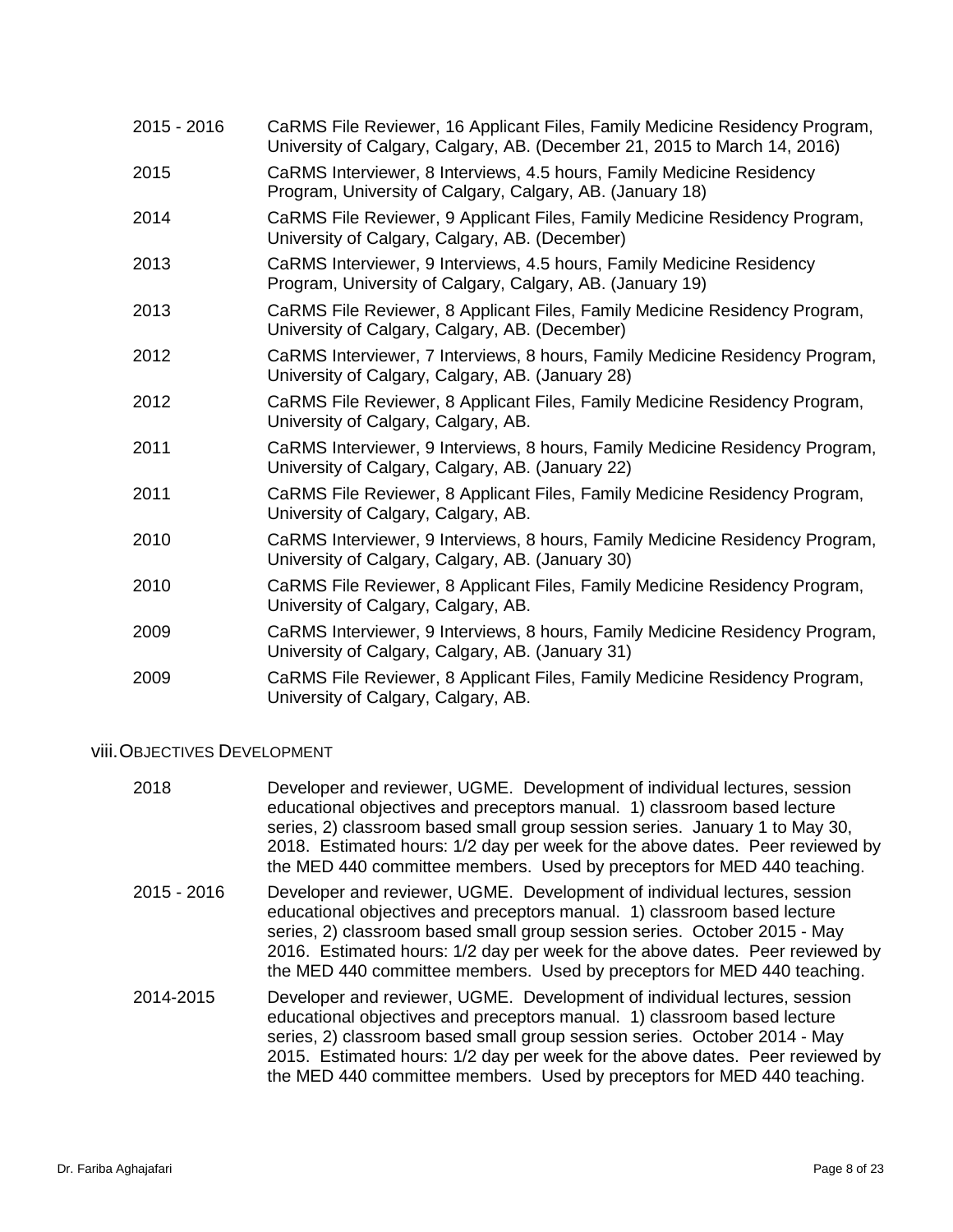- 2013-2014 Developer and reviewer, UGME. Development of individual lectures, session educational objectives and preceptors manual. 1) classroom based lecture series, 2) classroom based small group session series. October 2013 - May 2014. Estimated hours: 1/2 day per week for the above dates. Peer reviewed by the MED 440 committee members. Used by preceptors for MED 440 teaching.
- ix. TEACHING METHODS AND STRATEGIES DEVELOPMENT
	- 2018 Developing Preceptor Manual And Teaching Material for Med 440
	- 2016 Developing Preceptor Manual And Teaching Material for Med 440
	- 2015 Developing Preceptor Manual And Teaching Material for Med 440
	- 2014 Developing Preceptor Manual And Teaching Material for Med 440
	- 2013 Developing Preceptor Manual And Teaching Material for Med 440

#### **VI. ADMINISTRATIVE RESPONSIBILITIES**

i. DEPARTMENTAL

| 2014-2017      | Member, AARP Management Committee (AMC). Meeting monthly for 3 hours.<br>Department of Family Medicine, University of Calgary.           |
|----------------|------------------------------------------------------------------------------------------------------------------------------------------|
| 2009 - Present | Member, Academic Business Meeting, Department of Family Medicine, University<br>of Calgary                                               |
| 2009 - Present | Member, Search and Selection Committee, Department of Family Medicine,<br>University of Calgary                                          |
| 2009 - 2013    | Member, Merit Committee, Department of Family Medicine, University of Calgary                                                            |
| 2009 - 2011    | Member, AIM Committee, Department of Family Medicine, University of Calgary<br>(November)                                                |
| 2009 - Present | Member, Physicians' Meeting, Sunridge Family Medicine Teaching Centre,<br>Department of Family Medicine, University of Calgary (January) |
| 2009 - Present | Member, Undergrad UFMEC Committee, Department of Family Medicine,<br>University of Calgary (January)                                     |
| 2009 - Present | Member, Research Committee, Department of Family Medicine, University of<br>Calgary (January)                                            |
| 2009 - Present | Clinical Appointment, Alberta Health Services - Calgary Zone.                                                                            |
| 2007 - 2008    | Acting Undergraduate Coordinator in Regina, Department of Family Medicine,<br>University of Saskatchewan, Saskatoon, SK.                 |
| 2006 - 2008    | Research Advisory Committee, Department of Family Medicine, University of<br>Saskatchewan, Saskatoon, SK.                                |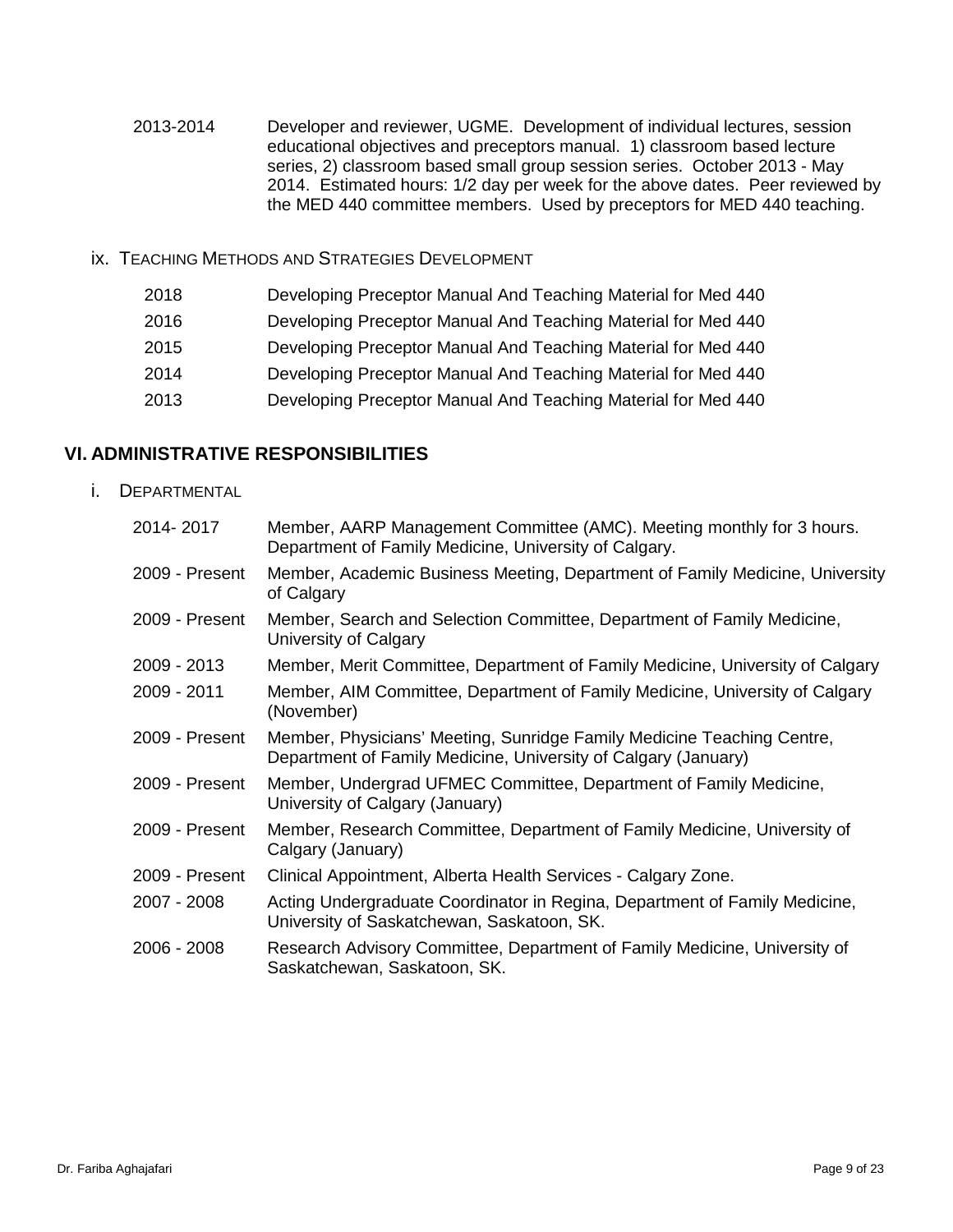#### ii. FACULTY

| 2015 - Present | Member, Pre-clerkship Committee (PCC); meeting monthly for 2 hours.                                                                                                        |
|----------------|----------------------------------------------------------------------------------------------------------------------------------------------------------------------------|
| 2015 - Present | Chair, Med 440 Course; Undergraduate Medical Education (UME) Faculty of<br>Medicine, University of Calgary                                                                 |
| 2014           | Co-Chair, Med 440 Course; Undergraduate Medical Education (UME) Faculty of<br>Medicine, University of Calgary                                                              |
| 2014           | Curriculum Design and Implementation Committee (CDIC); meeting monthly for<br>2 hours.                                                                                     |
| 2012 - 2013    | Member, Advisory Committee, Health Services Method Conference. Faculty of<br>Medicine, University of Calgary and Alberta Innovates - Health Solutions. (May<br>2012, 2013) |
| 2011 - 2014    | Unit Chair, Med 440 Course; Clinical Encounter and Evaluation Coordinator,<br>Undergraduate Medical Education (UME) Faculty of Medicine, University of<br>Calgary          |
| 2011           | Member, Family Medicine Headship Review Committee, Faculty of Medicine,<br>University of Calgary                                                                           |
| $2000 - 2008$  | Associate Member, MACS (Multiple Courses of Antenatal Corticosteroids for<br>Preterm Birth) Steering Committee, University of Toronto, Toronto, ON                         |

- **iii.** UNIVERSITY
- iv. HOSPITAL
- v. REGIONAL HEALTH AUTHORITY
- vi. PROVINCIAL

2018-present Southern Alberta Primary Care Research Network Advisory Panel vii. NATIONAL

viii.INTERNATIONAL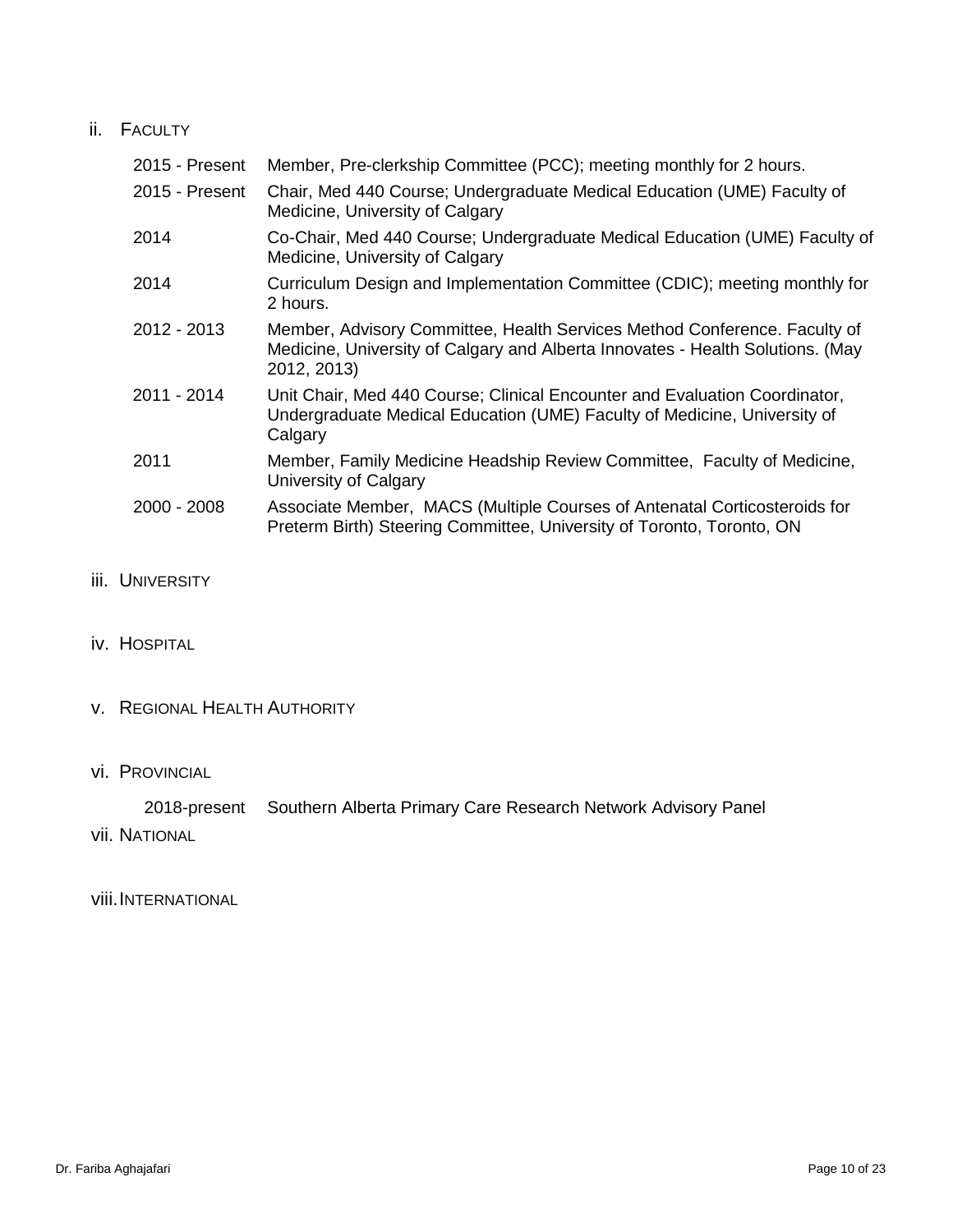### **VII. PROFESSIONAL ACTIVITIES**

i. MEMBERSHIP IN PROFESSIONAL AND LEARNED SOCIETIES

| 2009 - Present | Member, Alberta Medical Association                                                     |
|----------------|-----------------------------------------------------------------------------------------|
| 2007 - Present | Member, North American Primary Care Research Group                                      |
| 2006 - 2009    | Executive Member, Section of Researchers, The College of Family Physicians of<br>Canada |
| 2004 - Present | Member, Canadian Medical Association                                                    |
| 2004 - Present | Member, Saskatchewan Medical Association                                                |
| 2003 - Present | Member, College of Family Physicians of Canada                                          |
| 2002 - 2003    | Member, Canadian Pediatric Association                                                  |
| 2002 - 2003    | Member, American Academy of Pediatrics                                                  |
| 1999 - 2001    | Junior Member, Society of Obstetricians and Gynecologists of Canada                     |

#### ii. PROFESSIONAL SERVICE

| Reviewer, Maternal & Child Nutrition Journal, "Importance for intervention impact<br>of increased coverage and quality of nutrition interventions delivered through an<br>existing maternal, neonatal, and child health program in Bangladesh"<br>(November). |
|---------------------------------------------------------------------------------------------------------------------------------------------------------------------------------------------------------------------------------------------------------------|
| Reviewer, Nutrients, "A systematic review of behavioral interventions promoting<br>healthy eating among elderly people" (November).                                                                                                                           |
| Reviewer, Human Reproduction, "Vitamin D and assisted reproductive treatment<br>outcome: A systematic review and meta-analysis" (September).                                                                                                                  |
| Reviewer, Human Reproduction, "Vitamin D and assisted reproductive treatment<br>outcome: A systematic review and meta-analysis" (July).                                                                                                                       |
| Reviewer, Nutrient, "Plasma vitamin D deficiency is associated with poor sleep<br>quality and night-time eating at mid-pregnancy in Singapore" (March).                                                                                                       |
| Reviewer, Maternal & Child Nutrition Journal, "Poor material nutrition and lifestyle<br>impairs embryonic growth: The Rotterdam preconception cohort" (February).                                                                                             |
| Reviewer, Maternal & Child Nutrition Journal, "Association between 25-<br>hydroxyvitamin D and delivery by caesarean section - A systematic review and<br>meta-analysis" (September).                                                                         |
| Reviewer, Maternal & Child Nutrition Journal, "Season, ethnicity and income are<br>associated with vitamin D deficiency of lactating women from 8 provinces and<br>municipalities in China" (March).                                                          |
| Reviewer, Abstract reviewer for North American Primary Care Research Group<br>(NAPCRG)                                                                                                                                                                        |
| Reviewer, Journal reviews for Canadian Family Physicians Journal                                                                                                                                                                                              |
| Reviewer, Janus grants, College of Family Physicians of Canada                                                                                                                                                                                                |
| Consultant, Planned Parenthood, Regina Youth Clinic, Regina, SK.                                                                                                                                                                                              |
|                                                                                                                                                                                                                                                               |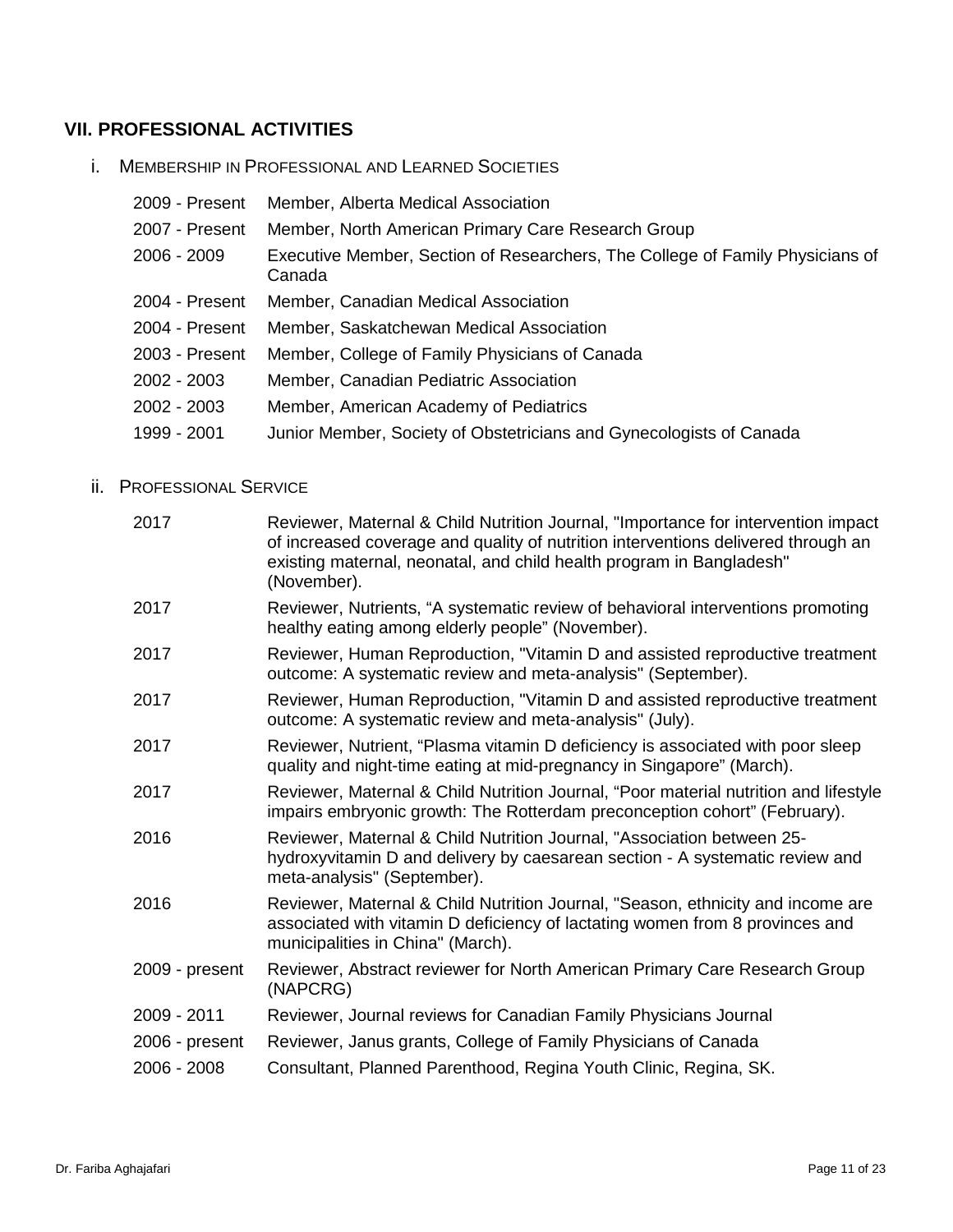## **VIII. RESEARCH SUPPORT**

| <b>Dates</b>     | Source & Type<br>$(PR) = Peer$ reviewed<br>$(A)$ = Alternate Support                                                                                  | Total (\$)<br>$(P)$ = Pending | Dispersed % Attributed<br>per year (\$) to Physician | Other<br>Role<br>$(PI) = Primary$ Investigator(s)<br>$(Cl) = Co$ | Subject/Title                                                                                                                                           |
|------------------|-------------------------------------------------------------------------------------------------------------------------------------------------------|-------------------------------|------------------------------------------------------|------------------------------------------------------------------|---------------------------------------------------------------------------------------------------------------------------------------------------------|
| 2018-2020        | M.S.I. Foundation                                                                                                                                     | \$92,322.00                   |                                                      | СI                                                               | Evaluating and improving fracture<br>risk estimation in southern alberta                                                                                |
| 2018 - 2019      | <b>PHCIN Literature Review</b><br>Grant                                                                                                               | \$10,000.00                   |                                                      | PI                                                               | <b>Emergency Department-based</b><br>Interventions for Effective Care<br>Transitions to Primary Care – A<br><b>Systematic Review</b>                    |
| 2018             | CIHR Planning and<br>Dissemination Grant -<br><b>IPPH - ICS</b>                                                                                       | \$10,000.00                   |                                                      | СI                                                               | Community Based Health Data<br>Cooperative in an Urban Immigrant<br>Community                                                                           |
| 2018 - 2020      | Institute of Public Health                                                                                                                            | \$27,084.00                   |                                                      | PI                                                               | Academic achievement and<br>psychosocial adjustment in refugee<br>school-aged children                                                                  |
| 2016 - 2017      | Department of Family<br>Medicine                                                                                                                      | \$20,000.00                   |                                                      | PI                                                               | Developing community programs for<br>patients living with Dementia                                                                                      |
| 2015 - 2017      | Department of Family<br>Medicine                                                                                                                      | \$25,000.00                   |                                                      | PI                                                               | InfoCritique - validating an EBM<br>French tools in English                                                                                             |
| 2014 - 2015      | Cumming School of<br>Medicine, Univ. of<br>Calgary, Bridge Fund                                                                                       | \$50,000.00                   |                                                      | PI                                                               | Maternal Vitamin D Concentration<br>and its Association with Pregnancy<br>and Neonatal Outcomes                                                         |
| 2013 - 2016      | College of Family<br>Physicians of Canada,<br>Janus Research Grant                                                                                    | \$10,000.00                   |                                                      | PI                                                               | Maternal Vitamin D Intake and its<br>Association with Pregnancy and<br>Neonatal Outcomes.                                                               |
| 2012 - 2013      | College of Family<br>Physicians of Canada,<br>Janus Research Training<br>Level 2 grant (PR)                                                           | \$5000.00                     |                                                      | PI                                                               | Effect of Serum 25(OH)D on<br>Pregnancy and Neonatal Outcome                                                                                            |
| 2011 - 2013      | NHMRC (Australia)                                                                                                                                     | \$447,281.00                  |                                                      | <b>CI</b>                                                        | The PRECISE study group (prenatal<br>repeat corticosteroid international IPD<br>study group: assessing the effects<br>using the best level of evidence) |
| 2011 - 2013 AARP |                                                                                                                                                       | \$30,000.00                   |                                                      | PI                                                               | Serum Vitamin D Levels in Pregnant<br>Women and Their Newborns in Two<br>Hospital Centres in Calgary: a<br><b>Feasibility Study</b>                     |
| 2010             | Department of Family<br><b>Medicine Seed Grant</b>                                                                                                    | \$10,000.00                   |                                                      | PI                                                               | Serum Vitamin D Levels in Pregnant<br>Women and Their Newborns in Two<br>Hospital Centres in Calgary: a<br><b>Feasibility Study</b>                     |
| 2007 - 2009      | Saskatchewan Health<br>Research Foundation<br>with Matching Funds<br>from the University of<br>Saskatchewan<br>Research Group,<br>Primary Health Care | \$25,000.00                   |                                                      | CI                                                               | Developing the Primary Health<br>Research Group                                                                                                         |
| 2007 - 2008      | University of<br>Saskatchewan Start Up<br>Grant                                                                                                       | \$9000.00                     |                                                      | PI                                                               | Serum Vitamin D Levels in Elderly<br>People                                                                                                             |
| 1999 - 2008      | Canadian Institute of<br><b>Health Research</b>                                                                                                       | \$4,799,770.0<br>0            |                                                      | CI.                                                              | Multiple Courses of Antenatal<br>Corticosteroids for Preterm Birth Study<br>(MACS)                                                                      |

### **IX. MENTORING**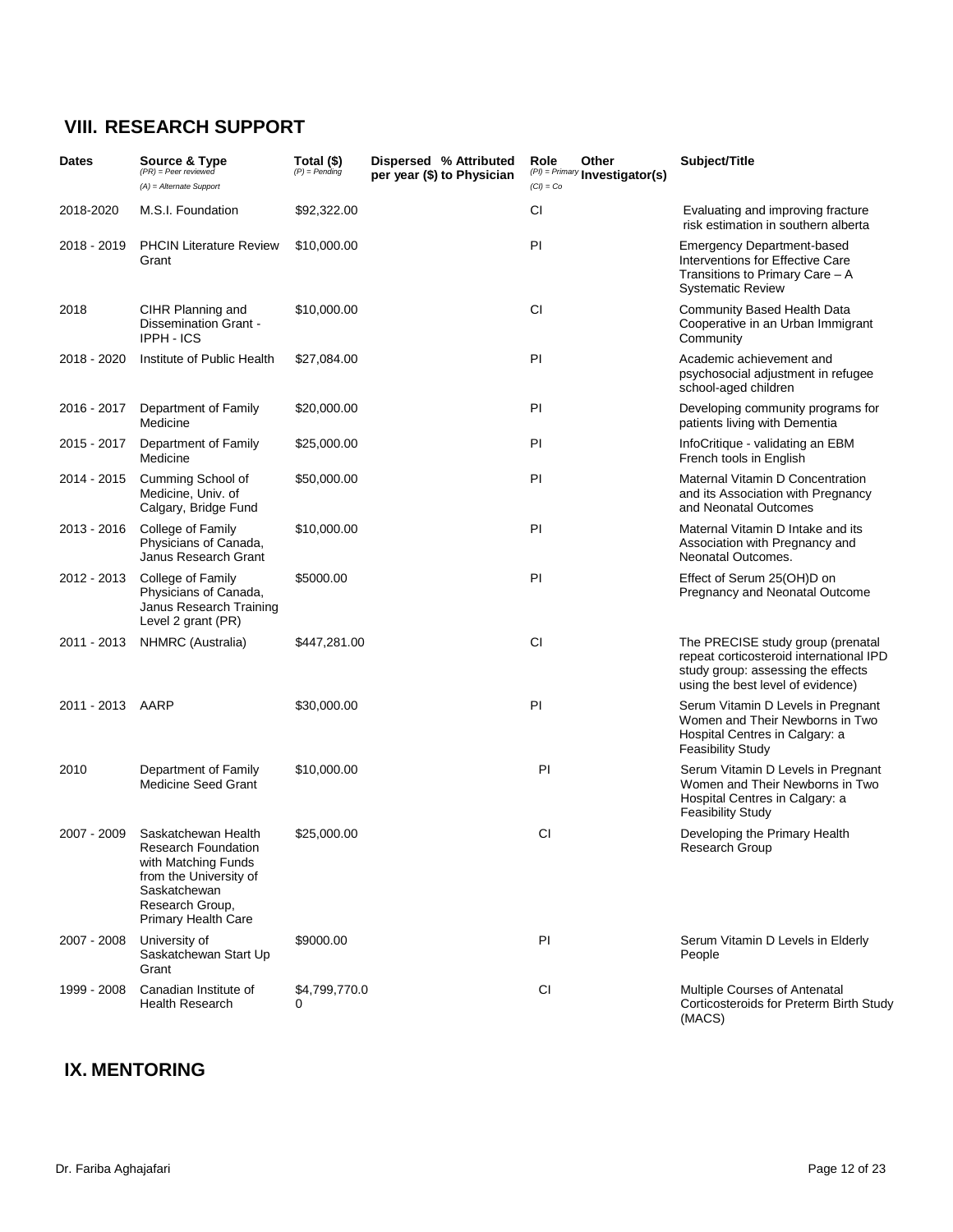#### **X. INVITED ADDRESSES**

2006 Invited Lecture, "Public Health and Health Care System in Iran" given at the University of Regina, Regina, SK. (October 12)

### **XI. PUBLICATIONS/PRESENTATIONS**

i. PEER REVIEWED

#### *Manuscripts*

| 2018 | Leung B, Letourneau N, Giesbrecht G, Deane D, Aghajafari F, Bell R.<br>Gestational Diabetes, Perinatal Depression and Nutrient Status: the APrON<br>Cohort Study. (submitted-Canadian Journal of Diabetes 2018)                                                                                                                                                                                                                                                                       |
|------|---------------------------------------------------------------------------------------------------------------------------------------------------------------------------------------------------------------------------------------------------------------------------------------------------------------------------------------------------------------------------------------------------------------------------------------------------------------------------------------|
| 2018 | Crowther C, Middleton P, Voysey M, Askie L, Zhang S, Bubner T, Aghajafari F,<br>Asztalos E, Brocklehurst P, Dutta S, Garite T, Guinn D, Hallman M, Hardy P,<br>Maurel K, Mazumder P, McEvoy C, Murphy K, Peltoniemi O, Peters D, Sullivan L,<br>Thom E, Wapner R, Doyle L for the PRECISE Group. Assessing the effects of<br>repeat prenatal corticosteroids given to women at risk of preterm birth: an<br>individual participant data meta-analysis. (submitted-BMC Pregnancy 2018) |
| 2018 | Aghajafari F, McGinn R, Rizzuti F, Zakrzewski H, Edworthy S, Lang E, Busche<br>K, Kelly M. A comparison of team-based learning and case-based learning to<br>teach evidence-based medicine in an undergraduate curriculum. BMC Medical<br>Education (revised version submitted)                                                                                                                                                                                                       |
| 2018 | Aghajafari F, Tapley A, van Driel M, Davey A, Morgan S, Holiday E, Ball J,<br>Catzikiris N, Mulquiney K, Spike N, Magin P. Gender Differences in Performing<br>Women's Reproductive Health-Related Procedures by Australian General<br>Practice Trainees: A Cross-Sectional Analysis. The Australian Journal of General<br>Practice. September 2018;47(9):514-520.                                                                                                                    |
| 2018 | Aghajafari F, Pond D, Catzikiris N, Cameron I. Quality Assessment of Systematic<br>Reviews of Vitamin D, Cognition and Dementia: Overview. BJPsych Open (2018)<br>4, 238-249. doi:10.1192/ bjo.2018.32                                                                                                                                                                                                                                                                                |
| 2018 | Aghajafari F, Letoureau N, Mahinpey N, Cosic N, Giesbrecht G. Vitamin D<br>Deficiency and Antenatal and Postpartum Depression: A Systematic Review.<br>Nutrients 2018. 2018 Apr 12;10(4):478. PMID: 29649128.<br>doi:10.3390/nu10040478.                                                                                                                                                                                                                                              |
| 2018 | Aghajafari F, Field C, Weinberg A, Letourneau N, APrON Study Team. Both<br>Mother and Infrant Require a Vitamin D Supplement to Wensure That Infants'<br>Vitamin D Staus Meets Current Guidelines. Nutrients 2018.<br>2018 Mar 29; 10(4): 429. PMID: 29596362. doi:10.3390/nu10040429.                                                                                                                                                                                                |
| 2018 | Lee S, Metcalfe A, Raman M, Leung Y, Aghajafari F, Letourneau N,<br>Panaccione R, Kaplan GG, Seow CH. Pregnant Women with Inflammatory Bowel<br>Disease are at Increased Risk of Vitamin D Insufficiency: A Cross-Sectional<br>Study. J Crohns Colitis. 2018 Mar 13. doi: 10.1093/ecco-jcc/jjy030. PMID:<br>29546360.                                                                                                                                                                 |
| 2017 | Aghajafari F, McBrien K, Lang E. Teaching Evidence Based Medicine to<br>Undergraduate Medical Students: Approaches and Challenges. International<br>society of health care for evidence-based health care, 24th Edition. 2017 Dec 4.                                                                                                                                                                                                                                                  |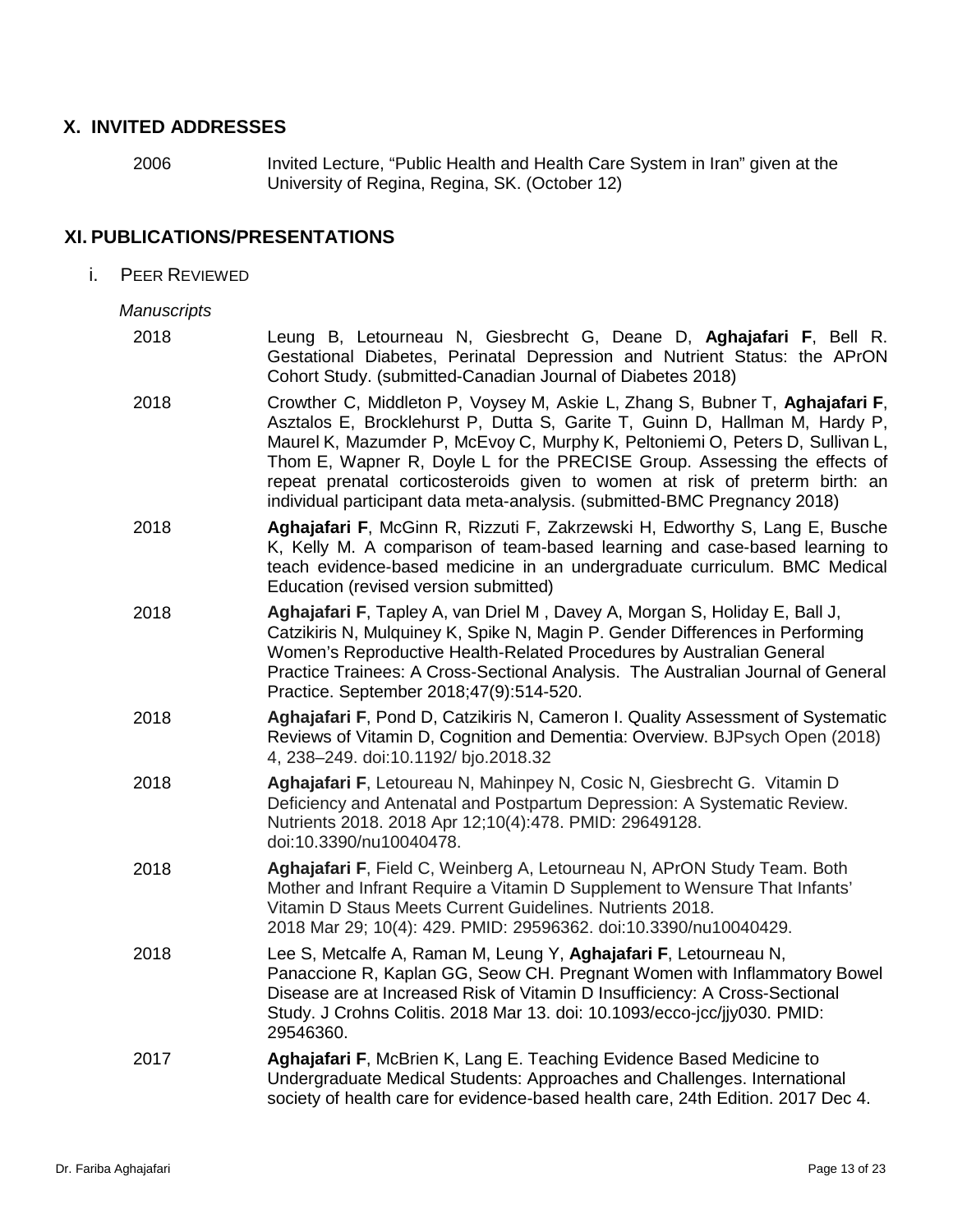| 2017 | Aghajafari F, Tapley A, Sylvester S, Davey A, Morgan S, Henderson K, van Driel<br>M, Spike N, Kerr R, Catzikiris N, Mulquiney K, Magin P. Procedural skills of<br>Australian general practice registrars: a cross-sectional analysis. Australian<br>Family Physician June 2017;46:187-198.                                                                                                                                  |
|------|-----------------------------------------------------------------------------------------------------------------------------------------------------------------------------------------------------------------------------------------------------------------------------------------------------------------------------------------------------------------------------------------------------------------------------|
| 2017 | Aghajafari F, Field CJ, Rabi D, Kaplan BJ, Maggiore JA, O'Beirne M, Hanley DA,<br>Eliasziw M, Dewey D, Ross S; APrON Study Team. The high prevalence of<br>vitamin D insufficiency in cord blood in Calgary, Alberta (APrON-D Study).<br>J Obstet Gynaecol Can 2017;39(5):347-353. doi.org/10.1016/j.jogc.2017.01.008                                                                                                       |
| 2016 | Aghajafari F. Vitamin D during pregnancy [PhD thesis], University of Calgary,<br>2016. Available from: http://hdl.handle.net/11023/3246                                                                                                                                                                                                                                                                                     |
| 2016 | Aghajafari F, Field CJ, Kaplan BJ, Rabi D, Maggiore JA, O'Beirne M, Hanley DA,<br>Eliasziw M, Dewey D, Weinberg A, Ross S, and APrON Study Team. The<br>Current Recommended Vitamin D Intake Guideline for Diet and Supplements<br>During Pregnancy is not Adequate to Achieve Vitamin D Sufficiency for Most<br>Pregnant Women. PLoS One. 2016 Jul 1;11(7):e0157262.                                                       |
| 2016 | Aghajafari F, Field CJ, Rabi D, Kaplan BJ, Maggiore JA, O'Beirne M, Hanley DA,<br>Eliasziw M, Dewey D, Ross S; APrON Study Team. Plasma 3-Epi-25-<br>Hydroxycholecalciferol Can Alter the Assessment of Vitamin D Status Using the<br>Current Reference Ranges for Pregnant Women and Their Newborns. J Nutr.<br>2016 Jan; 146(1): 70-5.                                                                                    |
| 2015 | McClurg C, Powelson S, Lang E, Aghajafari F, Edworthy S. Evaluating<br>Effectiveness of Small Group Information Literacy Instruction for Undergraduate<br>Medical Education Students using a Pre- and Post-Survey Study Design. Health<br>Info Libr J. 2015 Jun; 32(2): 120-30.                                                                                                                                             |
| 2013 | Aghajafari F, Nagulesapillai T, Ronksley P, Tough S, O'Beirne M, Rabi D.<br>Association Between Maternal Serum 25-Hydroxyvitamin D Level and Pregnancy<br>and Neonatal Outcomes: Systematic Review and Meta-Analysis of Observational<br>Studies. BMJ. 2013 Mar 26;346(10):f1169.                                                                                                                                           |
| 2012 | Crowther C, Aghajafari F, Askie L, Asztalos E, Brocklehurst P, Bubner T, Zhang,<br>S. Repeat Prenatal Corticosteroid Prior to Preterm Birth: A Systematic Review<br>and Individual Participant Data Meta-Analysis for the PRECISE Study Group<br>(Prenatal Repeat Corticosteroid International IPD Study Group: Assessing the<br>Effects Using the Best Level of Evidence) - Study Protocol. Syst Rev.<br>2012 Feb 12;1:12. |
| 2003 | Murphy K, Aghajafari F. Single Versus Repetitive Courses of Corticosteroids:<br>What Do We Know? Clin Obstet Gynecol. 2003 Mar;46(1):161-73.                                                                                                                                                                                                                                                                                |
| 2002 | Aghajafari F, Murphy K, Ohlsson A, Amankwah K, Matthews S, Hannah M.<br>Multiple vs. Single Courses of Antenatal Corticosteroids for Preterm Birth: A Pilot<br>Study. J Obstet Gynaecol Can. 2002 Apr;24(4):321-9. (Contribution: Lead the RCT)                                                                                                                                                                             |
| 2002 | Aghajafari F, Murphy K, Matthews S, Ohlsson A, Amankwah K, Hannah M.<br>Repeated Doses of Antenatal Corticosteroids in Animals: A Systematic Review.<br>Am J Obstet Gynecol. 2002 Apr;186(4):843-9. (Contribution: First Author)                                                                                                                                                                                            |
| 2002 | Zaveri V, Aghajafari F, Amankwah K, Hannah M. Abdominal Versus Vaginal<br>Cerclage after a Failed Transvaginal Cerclage: a Systematic Review. Am J<br>Obstet Gynecol. 2002 Oct;187(4):868-72. (Contribution: Second Reviewer, all the<br>Analysis)                                                                                                                                                                          |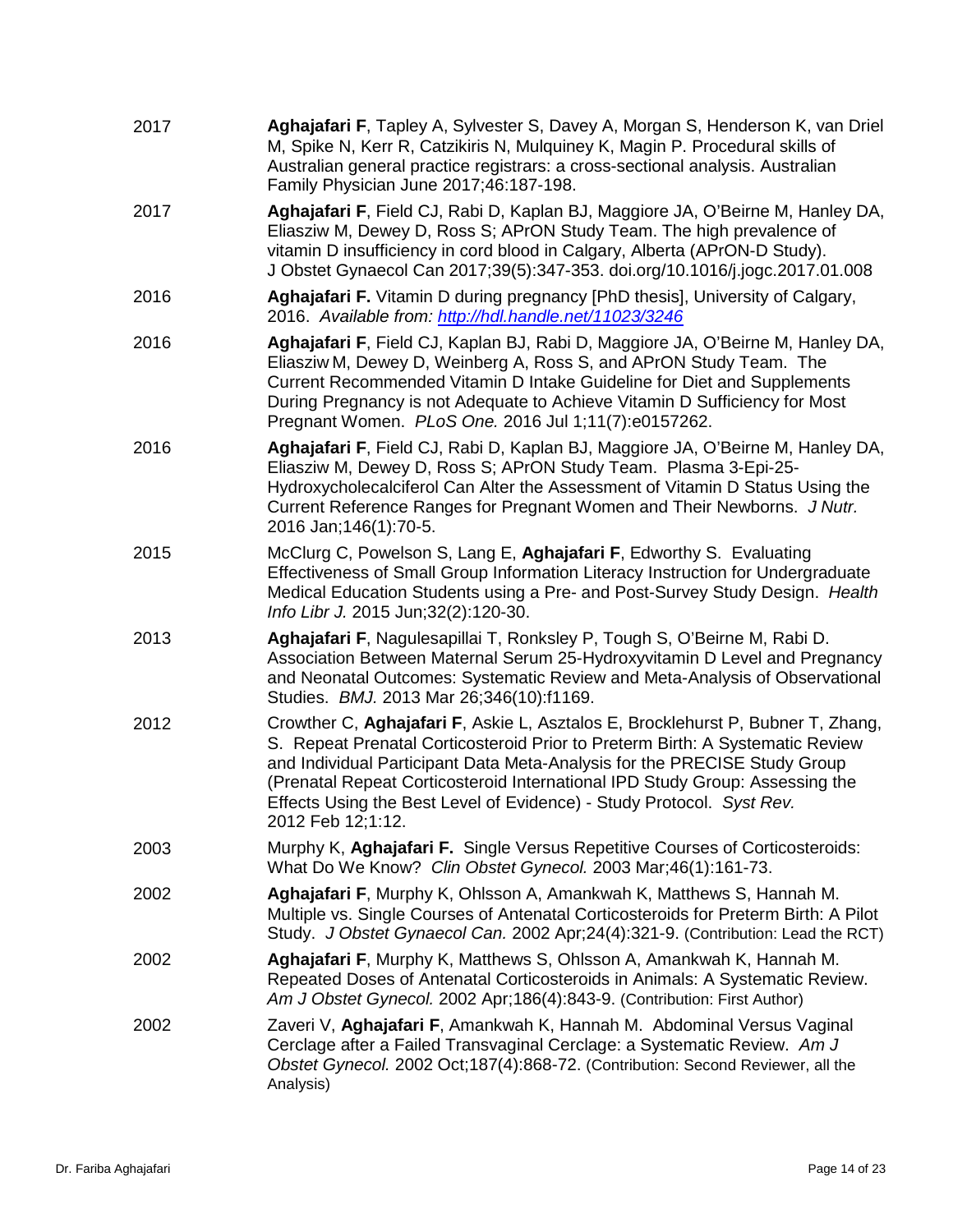| 2001 | Murphy K, Aghajafari F, Hannah M. Antenatal Corticosteroids for Preterm Birth.<br>Semin Perinatol. 2001 Oct;25(5):341-7 (Contribution: Literature Review)                                                                                                                  |
|------|----------------------------------------------------------------------------------------------------------------------------------------------------------------------------------------------------------------------------------------------------------------------------|
| 2001 | Aghajafari F, Murphy K, Willan A, Ohlsson A, Amankwah K, Matthews S,<br>Hannah, M. Multiple Courses of Antenatal Corticosteroids: A Systematic Review<br>and Meta-Analysis. Am J Obstet Gynecol. 2001 Nov;185(5):1073-80.<br>(Contribution: First Author)                  |
| 2000 | Aghajafari F, Murphy K, Hannah M, Amankwah K, Kelly E, Matthews S, Ohlsson<br>A, Saigal S. Multiple Courses of Antenatal Corticosteroids for Preterm Birth. J Soc<br>Obstet Gynaecol Can. 2000;22:213-8. (Contribution: Review of the Literature and<br>Design of the RCT) |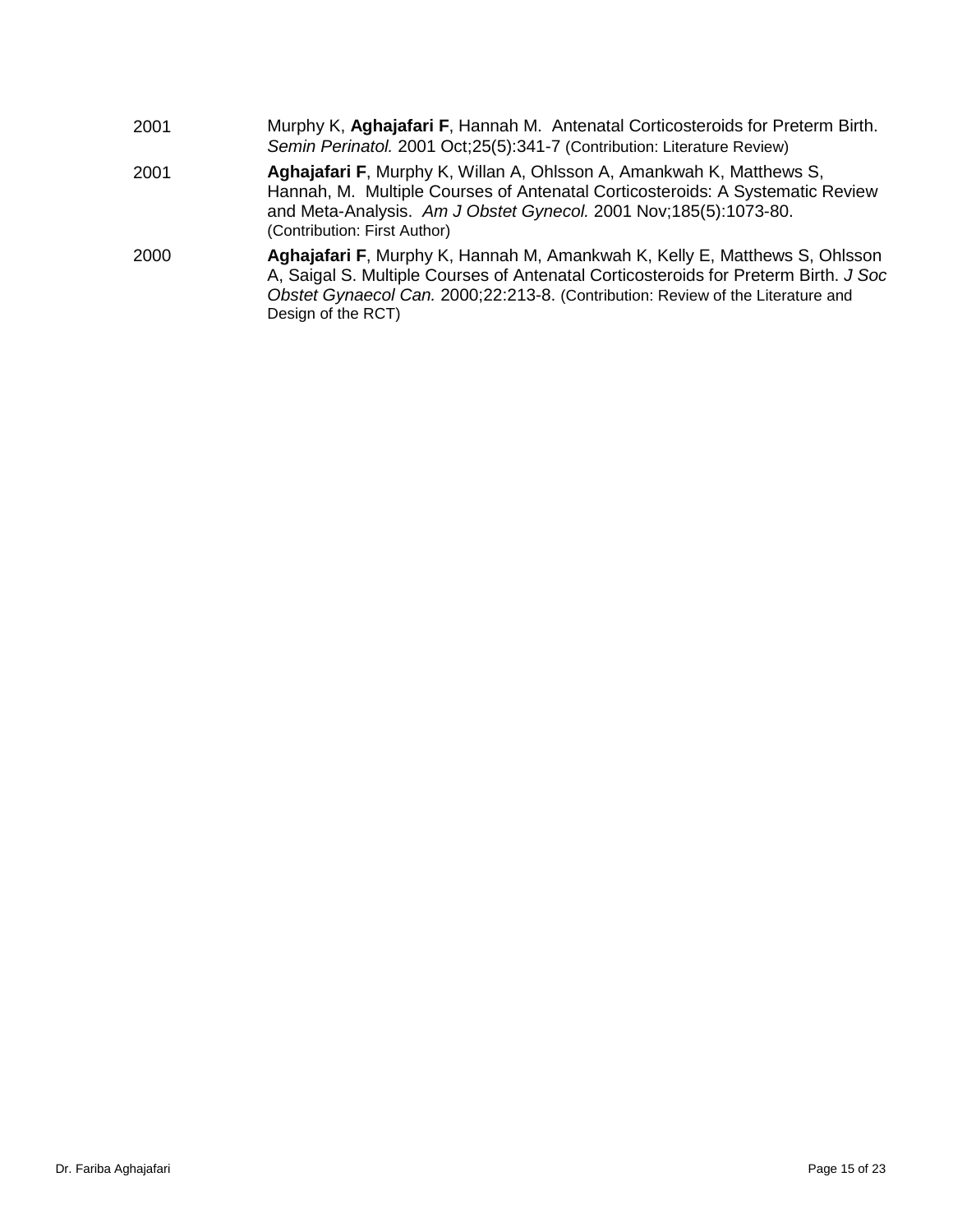#### *Abstracts & Presentations*

| 2018 | Aghajafari, F, Letourneau, N, Mahinpey, N, Cosic, N, Giesbrecht, G.F.<br>Maternal vitamin D status during pregnancy and antenatal and postpartum<br>depression: A systematic review. [Poster Presentation]. DOHaD Canada, Banff,<br>AB. 2018 Feb 14.                                                                                      |
|------|-------------------------------------------------------------------------------------------------------------------------------------------------------------------------------------------------------------------------------------------------------------------------------------------------------------------------------------------|
| 2017 | Aghajafari F, Tapley A, Sylvester S, Davey A, Morgan S, Henderson K, van Driel<br>M, Spike N, Kerr R, Catzikiris N, Mulquiney K, Magin P. Procedural skills of<br>Australian general practice registrars: a cross-sectional analysis. [ABST, Poster<br>Presentation]. NAPCRG Annual Meeting, Montreal, Canada. 2017 Nov 18.               |
| 2017 | Aghajafari F, Pond D, Catzikiris N, Cameron I. Quality assessment of systematic<br>reviews of vitamin D, cognition and dementia: An overview. [ABST, Poster<br>Presentation]. NAPCRG Annual Meeting, Montreal, Canada. 2017 Nov 20.                                                                                                       |
| 2017 | Aghajafari F, Tapley A, Sylvester S, Davey A, Morgan S, Henderson K, van Driel<br>M, Spike N, Kerr R, Catzikiris N, Mulquiney K, Magin P. Procedural skills of<br>Australian general practice registrars: a cross-sectional analysis. [ABST, Poster<br>Presentation]. GPTEC Conference, Sydney, Australia. 2017 Aug 12.                   |
| 2017 | Aghajafari F, Field C. Impact of vitamin D supplementation during lactation on<br>infants' vitamin D status. [ABST, Poster Presentation]. Nutrition and Nurture in<br>Infancy and Childhood: Bio-Cultural Perspectives. Grange-over-Sands, UK.<br>2017 June 12-14.                                                                        |
| 2017 | Lee S, Metcalfe A, Raman M, Leung Y, Letourneau N, Aghajafari F, Panaccione<br>R, Kaplan G, Seow C. Pregnant Women with Inflammatory Bowel Disease (IBD)<br>are at Increased Risk of Vitamin D Insufficiency than Pregnant Women without<br>IBD. [Poster Presentation]. Digestive Disease Week, Chicago, USA.<br>2017 May 6-9.            |
| 2015 | Aghajafari F, Eliasziw M, Field C, Hanley D, Kaplan B, O'Beirne M, Rabi D,<br>Ross, S. Maternal Vitamin D Concentration and Its Association with Dietary<br>Intake. [Poster Presentation]. NAPCRG Annual Meeting, Cancun, Mexico.<br>2015 Oct 25.                                                                                         |
| 2015 | Aghajafari F, Eliasziw M, Field C, Hanley D, Kaplan B, O'Beirne M, Rabi D,<br>Ross, S. Maternal Vitamin D Concentration and Its Association with Dietary<br>Intake. [Poster Presentation]. Society for Academic Primary Care (SAPC)<br>Annual Conference, Oxford, UK. 2015 Jul 9.                                                         |
| 2015 | Aghajafari F, Zakrzewski H, McGinn R, Rizzuti F, Busche K, Edworthy S. The<br>Effect of Adopting Team-Based Learning on the Attainment of Learning<br>Objectives in an Undergraduate Medical Education Evidence-Based Medicine<br>Course. [Poster Presentation]. Canadian Conference on Medical Education,<br>Vancouver, BC. 2015 Apr 27. |
| 2014 | Aghajafari F, O'Beirne M, Field C, Kaplan B, Ross S. Vitamin D Concentration in<br>Pregnant Women and Their Newborns in Calgary. [Poster Presentation].<br>NAPCRG 42nd Annual Meeting, New York, NY. 2014 Nov 22-25.                                                                                                                      |
| 2014 | Aghajafari F, McClurg C, Lang E, Edworthy S. The Effect of a Revised Approach<br>to Teaching Evidence Based Medicine on Medical Student Performance. [Poster<br>Presentation]. Canadian Conference on Medical Education, Ottawa, ON.<br>2014 Apr 26-29.                                                                                   |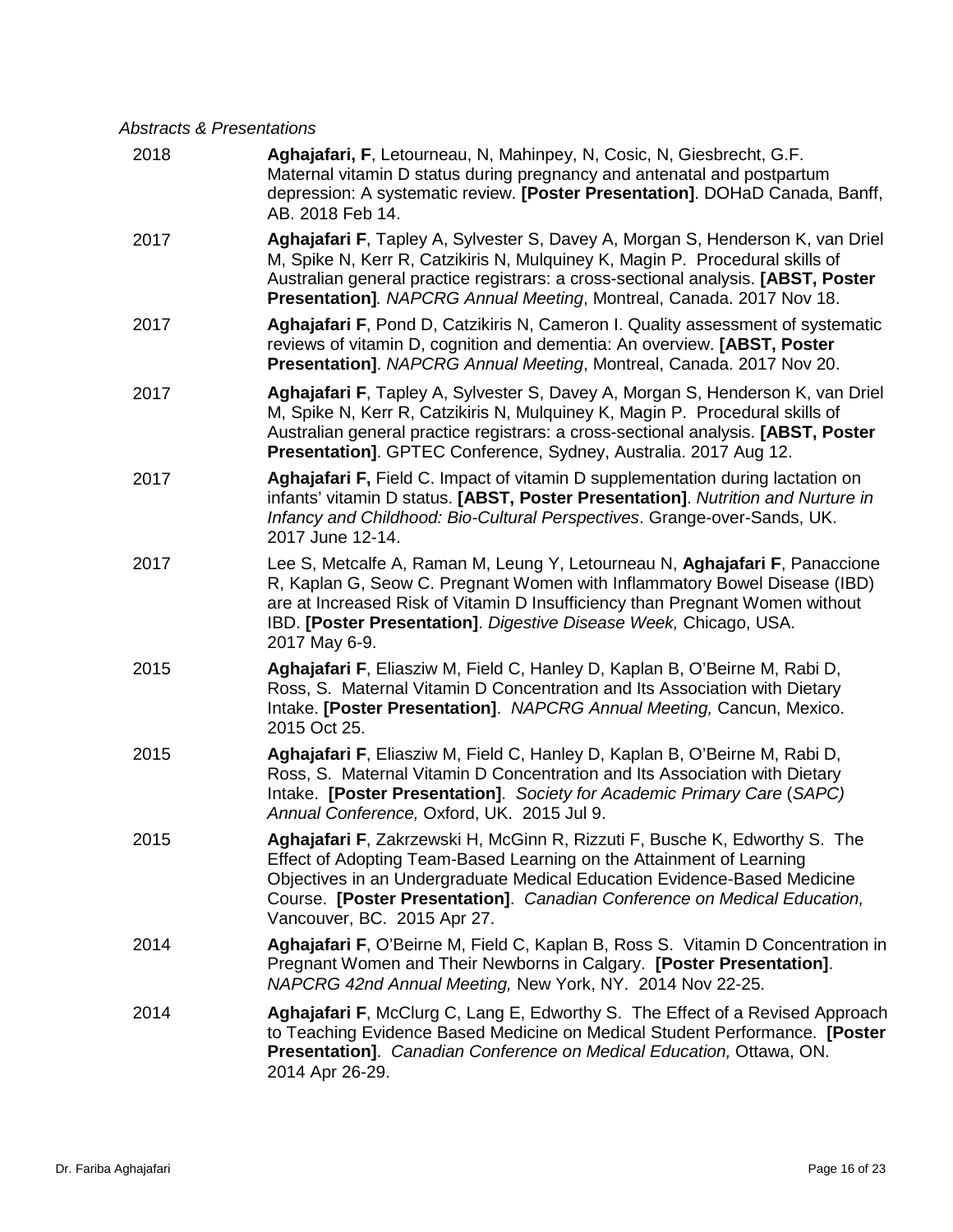| 2014 | Aghajafari F, O'Beirne M, Field C, Kaplan B, Bhattacharjee A, Akawung A, Ross,<br>S. Vitamin D Concentration in Pregnant Women and Their Newborns in Two<br>Hospital Centers in Calgary: A Feasibility Study. [Poster Presentation].<br>Canadian National Perinatal Research Meeting, Banff, AB. 2014 Feb 12-14.                                                                                                                                                                                                                                                                                                                                                                       |
|------|----------------------------------------------------------------------------------------------------------------------------------------------------------------------------------------------------------------------------------------------------------------------------------------------------------------------------------------------------------------------------------------------------------------------------------------------------------------------------------------------------------------------------------------------------------------------------------------------------------------------------------------------------------------------------------------|
| 2013 | McClurg C, Powelson S, Aghajafari F, Lang E, Edworthy SM. Embracing<br>Evidence-Based Practice: The Effectiveness of Small Group Literacy Instruction<br>for Undergraduate Medical Education Students. [Paper Presentation].<br>Canadian Health Libraries Association Conference, Saskatoon, SK.<br>2013 May 22-25.                                                                                                                                                                                                                                                                                                                                                                    |
| 2013 | McClurg C, Powelson S, Aghajafari F, Lang E, Edworthy SM. Embracing<br>Evidence-Based Practice: The Effectiveness of Small Group Literacy Instruction<br>for Undergraduate Medical Education Students. [ABST, Poster Presentation].<br>2013 International Federated Conference, One HEALTH: Information in an<br>Interdependent World, the 2013 Annual Meeting and Exhibition of the Medical<br>Library Association (MLA '13), the 11th International Congress on Medical<br>Librarianship (ICML), the 7th International Conference of Animal Health<br>Information Specialists (ICAHIS), and the 6th International Clinical Librarian<br>Conference (ICLC). Boston, MA. 2013 May 3-8. |
| 2012 | Aghajafari F, O'Beirne M, Ross S. Serum Vitamin D Levels in Pregnant Women<br>and Their Newborns in Two Hospital Centers in Calgary. [ABST, Poster<br>Presentation]. NAPCRG 40th Annual Meeting, New Orleans, LA. 2012 Dec 1-5.                                                                                                                                                                                                                                                                                                                                                                                                                                                        |
| 2012 | Aghajafari F, Nagulesapillai T, Ronksley P, Rabi D. The Effect of Vitamin D<br>Levels on Pregnancy Outcomes and Birth Parameters: A Systematic Review and<br>Meta-Analysis. [Presentation]. SOGC 2012 Annual Meeting, Ottawa, ON.<br>2012 Jun 20-24.                                                                                                                                                                                                                                                                                                                                                                                                                                   |
| 2011 | Aghajafari F, O'Beirne M, Ross S. Serum Vitamin D Levels in Pregnant Women<br>and Their Newborns in Two Hospital Centers in Calgary: A Feasibility Study.<br>[ABST, Poster Presentation]. NAPCRG 39th Annual Meeting, Banff, AB.<br>2011 Nov 12-16.                                                                                                                                                                                                                                                                                                                                                                                                                                    |
| 2009 | Aghajafari F, Dickinson J, Lyon A, Aghoram R. Should We Measure Vitamin D<br>on All Our Patients? [Workshop]. Family Medicine Forum 2009, Calgary, AB.<br>2009 Oct 30.                                                                                                                                                                                                                                                                                                                                                                                                                                                                                                                 |
| 2008 | Aghajafari F, Akot M, Javid S. Serum Vitamin D Levels in Elderly People -<br>Family Medicine Unit - Regina. [ABST, Poster Presentation]. NAPCRG 36th<br>Annual Meeting, San Juan, Puerto Rico. 2008 Nov 12-14.                                                                                                                                                                                                                                                                                                                                                                                                                                                                         |
| 2008 | Aghajafari F, Akot M, Javid S. Serum Vitamin D Level in Elderly in Family<br>Medicine Unit- Regina. [ABST, Poster Presentation]. 28 <sup>th</sup> Annual Scientific<br>Meeting of Canadian Geriatric Society, Montreal, QC. 2008 Apr 10-12.                                                                                                                                                                                                                                                                                                                                                                                                                                            |
| 2002 | Zaveri V, Aghajafari F, Amankwah K, Hannah M. Abdominal Versus Vaginal<br>Cerclage after a Prior Failed Transvaginal Cerclage: A Systematic Review.<br>[ABST, Poster Presentation]. 22 <sup>nd</sup> Annual Meeting, Society for Maternal-Fetal<br>Medicine, New Orleans, LA. 2002 Jan.                                                                                                                                                                                                                                                                                                                                                                                                |
| 2001 | Aghajafari F, Hannah M, Murphy K, Amankwah K, Ohlsson A, Matthews S.<br>Multiple Courses of Antenatal Corticosteroids: A Systematic Review and Meta-<br>Analysis. [ABST, Poster Presentation]. 21 <sup>st</sup> Annual Meeting, Society for<br>Maternal-Fetal Medicine, Reno, NV. 2001 Feb 5-10.                                                                                                                                                                                                                                                                                                                                                                                       |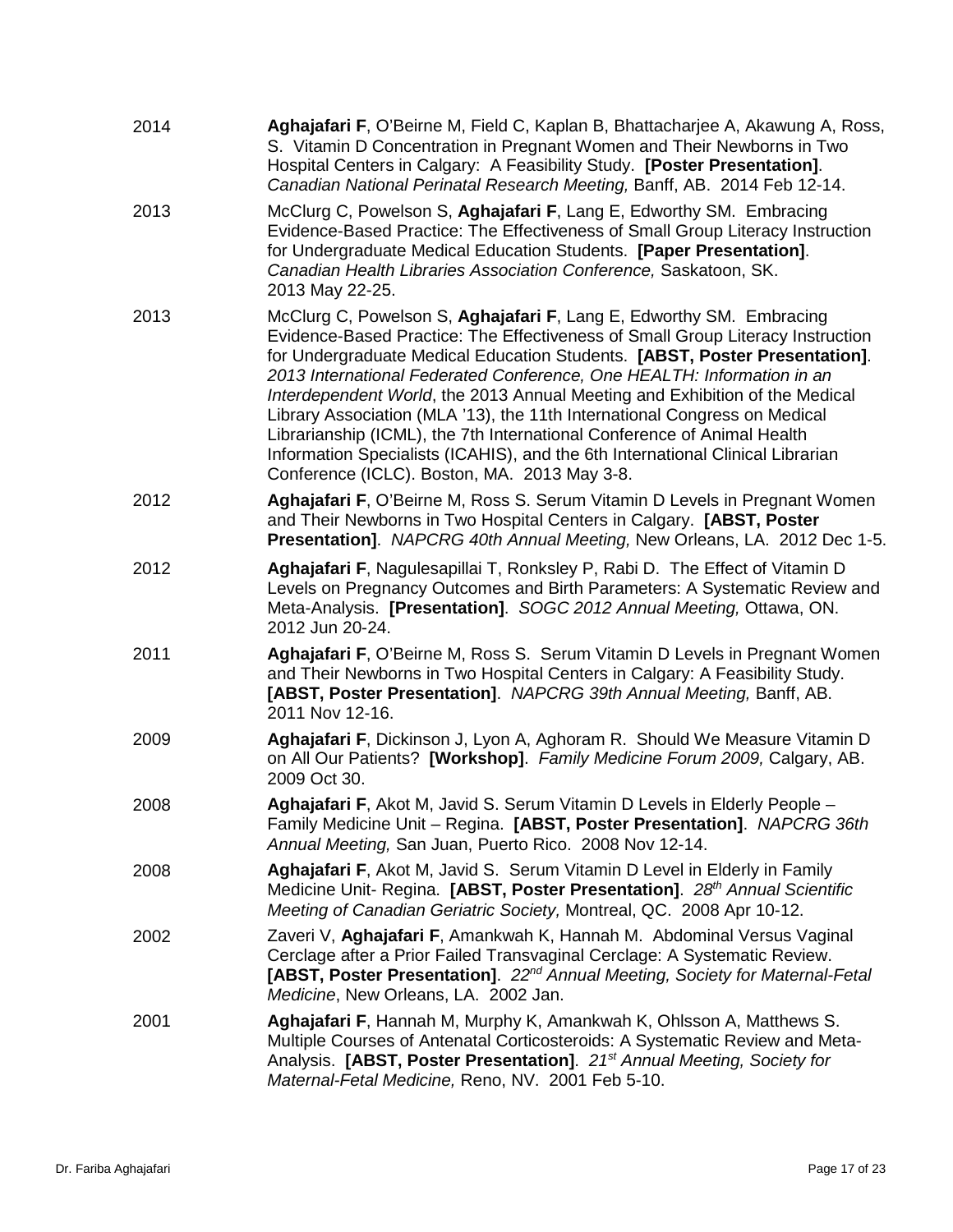*Scholarly Letters to the Editor* 

ii. NON PEER REVIEWED

*Manuscripts* 

|  |  | <b>Abstracts &amp; Presentations</b> |
|--|--|--------------------------------------|
|--|--|--------------------------------------|

| 2012 | Aghajafari F, O'Beirne M, Ross S. Serum 25 Hydroxy Vitamin D in Pregnant<br>Women and Their Newborn in Calgary. [ABST, Poster Presentation]. Annual<br>Research Day, Department of Family Medicine, University of Calgary, Calgary,<br>AB. 2012 Mar 23.                                                                    |
|------|----------------------------------------------------------------------------------------------------------------------------------------------------------------------------------------------------------------------------------------------------------------------------------------------------------------------------|
| 2012 | Aghajafari F, O'Beirne M, Ross S. Serum 25 Hydroxy Vitamin D in Pregnant<br>Women and Their Newborn in Calgary [ABST, Poster Presentation]. 20th<br>Western Perinatal Research Meeting, Banff, AB. 2012 Feb 16-19.                                                                                                         |
| 2011 | Battacharjee A, Kaplan B, Aghajafari F. Vitamin D: It's Importance for Health,<br>and Associations with Pregnancy and Fetal Outcomes. [Presentation]. Markin<br>USRP Student Research Symposium in Health and Wellness, University of<br>Calgary, Calgary, AB. 2011 Sep 30.                                                |
| 2010 | Aghajafari F. Serum Vitamin D Levels in Elderly People - Family Medicine Unit -<br>Regina. [Oral Presentation]. Annual Research Day, Department of Family<br>Medicine, University of Calgary, Calgary, AB. 2010 Mar 24.                                                                                                    |
| 2008 | Aghajafari F, Akot M, Javid S. Serum Vitamin D Levels in Elderly People -<br>Family Medicine Unit – Regina. [ABST, Poster Presentation]. Proceeding of $8th$<br>Western Department of Family Medicine Research Day, University of<br>Saskatchewan, Saskatoon, SK. 2008 May 30.                                             |
| 2008 | Akot M, Javid S, Aghajafari, F, Gruszczynski A. Serum Vitamin D Levels in<br>Elderly People - Family Medicine Unit - Regina. [ABST, Poster Presentation].<br>Proceedings of 18 <sup>th</sup> Annual Resident Research Day, Department of Family<br>Medicine, University of Saskatchewan, Prince Albert, SK. 2008 Apr 4.    |
| 2007 | Ebtia M, Aghajafari F. Reality in the Practice of Family Medicine: Watchful<br>Waiting vs. Antibiotics in the Treatment of Acute Otitis Media. [ABST, Poster<br><b>Presentation].</b> Proceedings of $7th$ Western Department of Family Medicine<br>Research Day, University of Alberta, Edmonton, AB. 2007 May 25.        |
| 2007 | Ebtia M, Aghajafari F. Reality in the Practice of Family Medicine: Watchful<br>Waiting vs. Antibiotics in the Treatment of Acute Otitis Media. [ABST, Poster<br>Presentation]. Proceedings of 17th Annual Resident Research Day, Department<br>of Family Medicine, University of Saskatchewan, Saskatoon, SK. 2007 Mar 30. |
| 2004 | Aghajafari F, Bradel T, Ganshorn K. Testicular Torsion in Newborn: A Case<br>Report. [ABST, Poster Presentation]. 14 <sup>th</sup> Annual Resident Research Day,<br>Department of Family Medicine, University of Saskatchewan, Regina, SK.<br>2004 Feb 27.                                                                 |
| 2001 | Aghajafari F, Hannah M, Murphy K, Amankwah K, Ohlsson A, Matthews S.<br>Multiple Courses of Antenatal Corticosteroids for Preterm Birth. [ABST, Poster<br>Presentation]. Society of Obstetricians and Gynecologists of Toronto, Toronto,<br>ON. 2001 Jun 6.                                                                |
|      |                                                                                                                                                                                                                                                                                                                            |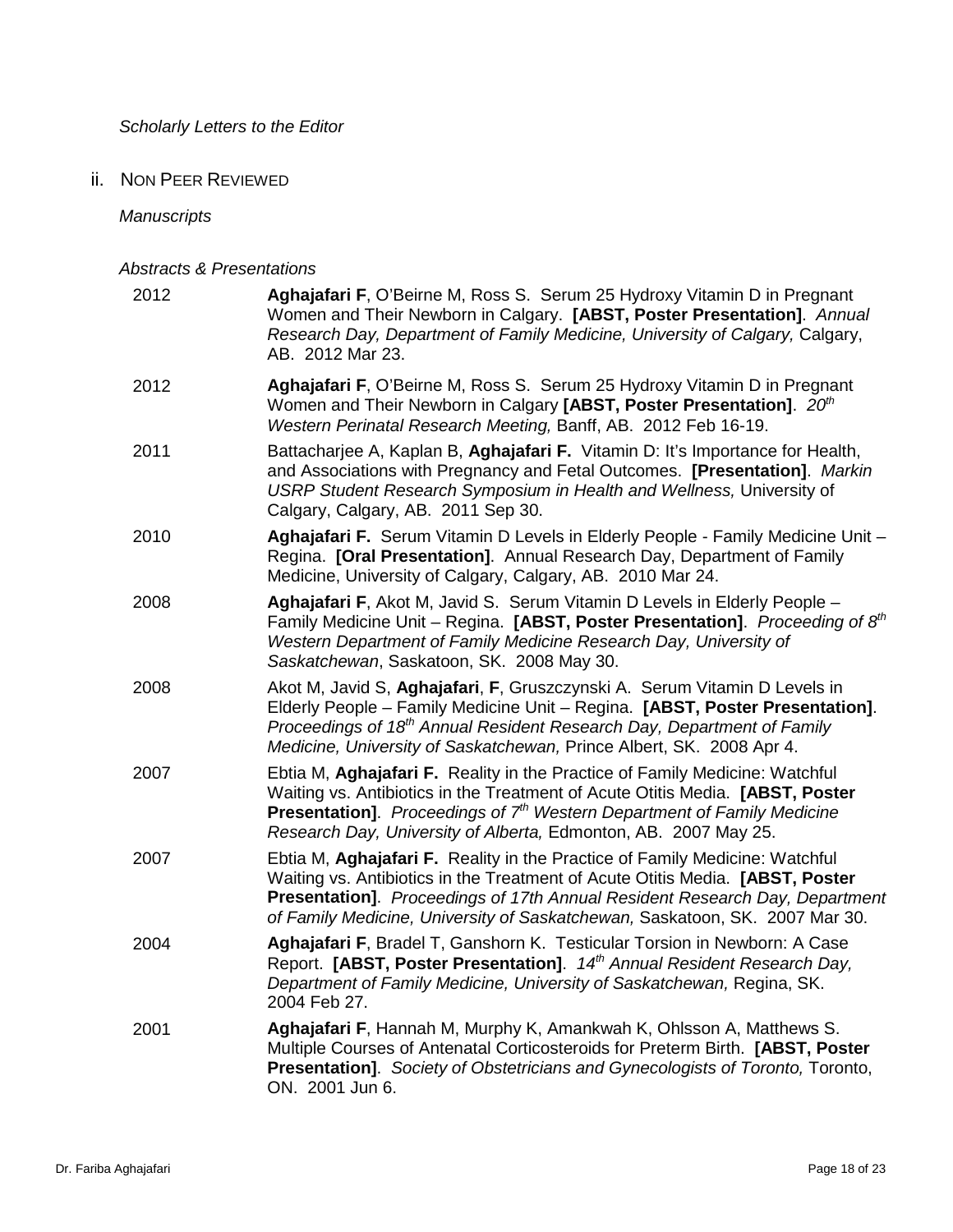| 2001 | Aghajafari F, Hannah M, Murphy K, Amankwah K, Ohlsson A, Matthews S.<br>Multiple Courses of Antenatal Corticosteroids for Preterm Birth. [ABST, Poster<br>Presentation]. Obstetricians & Gynecologists Research Day, University of<br>Toronto, Toronto, ON. 2001 May 11.                                                                   |
|------|--------------------------------------------------------------------------------------------------------------------------------------------------------------------------------------------------------------------------------------------------------------------------------------------------------------------------------------------|
| 2000 | Aghajafari F, Hannah M, Murphy K, Amankwah K, Ohlsson A, Matthews S.<br>Multiple Courses of Antenatal Corticosteroids for Preterm Birth - A Pilot Study.<br>[ABST, Poster Presentation]. The 24 <sup>th</sup> Annual Perinatal Investigators Meeting<br>at Kingston, Kingston, ON. 2000 Nov 9-11.                                          |
| 2000 | Murphy K, Aghajafari F, Hannah M, Amankwah K, Kelly E, Matthews S, Ohlsson<br>A, Saigal S. Multiple Courses of Antenatal Corticosteroids for Preterm Birth-<br>International RCT. [ABST, Poster Presentation]. XVI World Congress,<br>International Federation of Obstetricians and Gynecologists (FIGO), Washington,<br>DC. 2000 Sep 3-8. |
| 2000 | Aghajafari F, Hannah M, Murphy K, Amankwah K, Ohlsson A, Matthews S.<br>Multiple Courses of Antenatal Corticosteroids for Preterm Birth A Pilot Study.<br>[ABST, Poster Presentation]. 56 <sup>th</sup> Annual Meeting, Society of Obstetricians and<br>Gynecologists of Canada, Montreal, QC. 2000 Jun 18-21.                             |
| 2000 | Aghajafari F, Hannah M, Murphy K, Amankwah K, Ohlsson A, Matthews S.<br>Multiple Courses of Antenatal Corticosteroids for Preterm Birth- A Pilot Study.<br>[ABST, Poster Presentation]. Institute of Medical Science Research Day,<br>University of Toronto, Toronto, ON. 2000 May 17.                                                     |
| 2000 | Aghajafari F, Hannah M, Murphy K, Amankwah K, Ohlsson A, Matthews S.<br>Multiple Courses of Antenatal Corticosteroids for Preterm Birth- A Pilot Study.<br>[ABST, Poster Presentation]. Obstetricians & Gynecology Research Day,<br>University of Toronto, Toronto, ON. 2000 May 12.                                                       |
| 2000 | Aghajafari F, Hannah M, Murphy K, Amankwah K, Ohlsson A, Matthews S.<br>Multiple Courses of Antenatal Corticosteroids for Preterm Birth - A Pilot Study.<br>[ABST, Presentation]. Eastern Student Research Forum, University of Miami.<br>Miami, FL. 2000 Feb 23-26.                                                                       |
| 1999 | Aghajafari F, Hannah M, Murphy K, Amankwah K, Ohlsson A, Matthews S.<br>Multiple Courses of Antenatal Corticosteroids for Preterm Birth: A Pilot Study.<br>[ABST, Poster Presentation]. Obstetricians & Gynecologists Research Day,<br>University of Toronto, Toronto, ON. 1999 May 14.                                                    |

*Non Scholarly Letters to the Editor* 

### iii. SUBMITTED

iv. BOOKS, CHAPTERS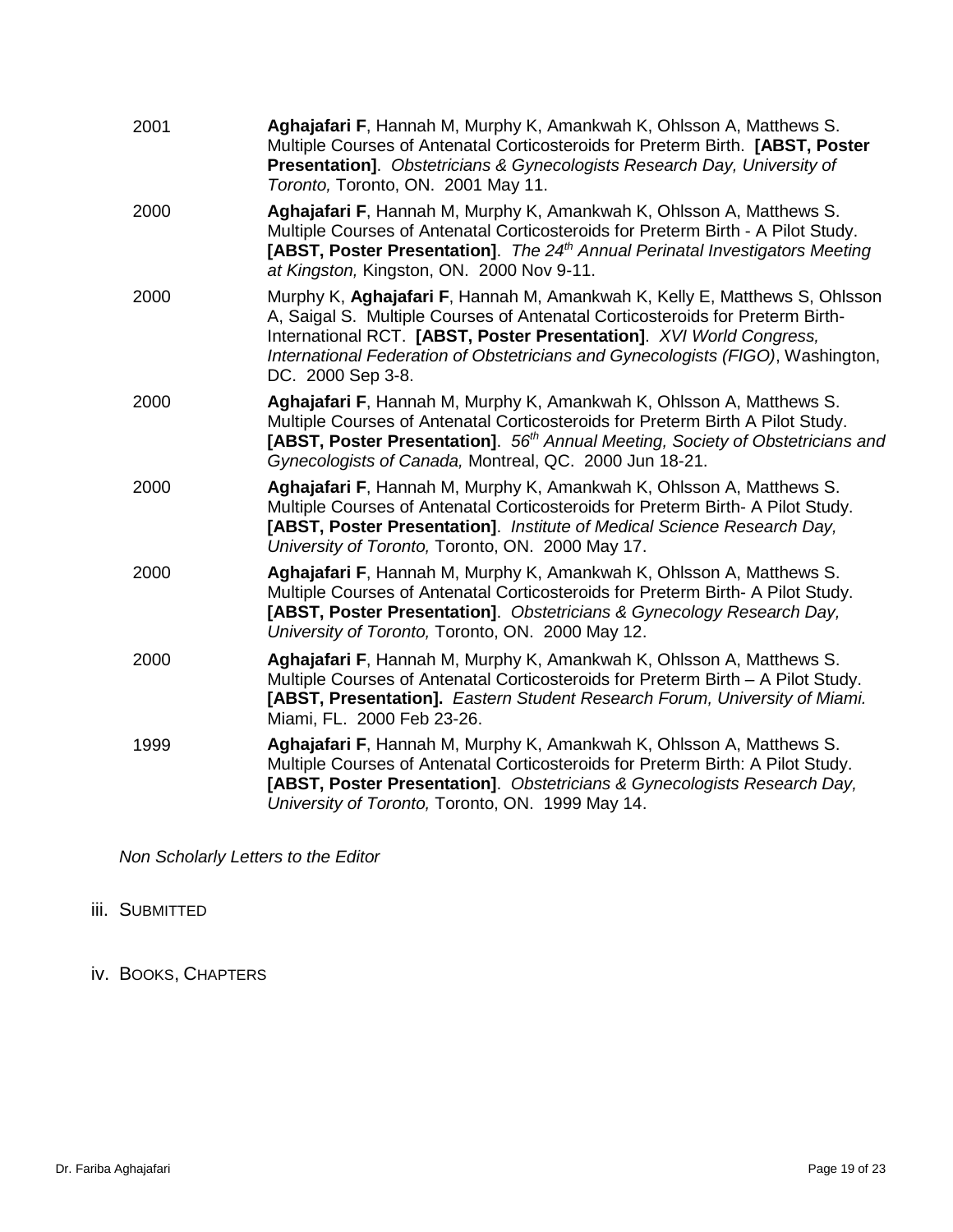#### v. COMMUNICATIONS

#### *Media Interviews & Coverage*

| 2015 | Carruthers, L. (2015, February 2). The Benefits of Taking the "Sunshine" Vitamin.<br>The WEAL. Article retrieved from http://theweal.com/2015/02/02/the-benefits-of-taking-<br>the-sunshine-vitamin/                                                                                                  |
|------|-------------------------------------------------------------------------------------------------------------------------------------------------------------------------------------------------------------------------------------------------------------------------------------------------------|
| 2013 | Tweed, C. (2013, April 4). Lack of Vitamin D Associated to Health Problems in<br>Pregnancy. TopNews USA. Article retrieved from http://topnews.us/content/254354-<br>lack-vitamin-d-associated-health-problems-pregnancy                                                                              |
| 2013 | Zipp, M. (2013, April 3). Vitamin D Deficiency Could Cause Severe Pregnancy<br>Complications. The Stir. Article retrieved from<br>http://thestir.cafemom.com/pregnancy/153532/vitamin_d_deficiency_could_cause                                                                                        |
| 2013 | Wershler, L. (2013, April 2). New Studies Make Case for Vitamin D<br>Supplementation: Especially if You Intend to Have a Baby. Troy Media. Article<br>retrieved from http://www.troymedia.com/2013/04/02/new-studies-make-case-for-<br>vitamin-d-supplementation/                                     |
| 2013 | Condon, D. (2013, March 30). Vitamin D in Pregnancy Reduces Risks. Irish<br>Health.com. Article retrieved from http://www.irishhealth.com/article.html?id=21894                                                                                                                                       |
| 2013 | Barber, J. (2013, March 27). Maternal Vitamin D Insufficiency Linked to Adverse<br>Outcomes. MedScape Medical News. Article retrieved from<br>http://www.medscape.com/viewarticle/781540                                                                                                              |
| 2013 | Smith, M. (2013, March 27). Low Vitamin D Could Make for Tough Pregnancy.<br>MedPage Today. Article retrieved from<br>http://www.medpagetoday.com/OBGYN/Pregnancy/38113                                                                                                                               |
| 2013 | Vitamin D Important During Pregnancy, Calgary Study Finds: Scientists Reviewed<br>30 Years of Research on the Topic. (2013, March 27). CBC News. News report<br>retrieved from http://www.cbc.ca/news/canada/calgary/story/2013/03/26/calgary-vitamin-<br>d-study.html                                |
| 2013 | Study Suggests Link Between Low Vitamin D and Adverse Pregnancy Outcomes.<br>(2013, March 27). Faculty of Medicine News, University of Calgary. Article<br>retrieved from http://medicine.ucalgary.ca/vitamindpregnancy                                                                               |
| 2013 | Komarnicki, J. (2013, March 26). Vitamin D Deficiency Linked to Problems in<br>Pregnancy. The Calgary Herald. Newspaper Interview retrieved from<br>http://www.calgaryherald.com/health/Vitamin+deficiency+linked+problems+pregnancy/815<br>5613/story.html#ixzz2Oktz2ZyU                             |
| 2013 | Taylor, P. (2013, March 26). Low Vitamin D Levels Linked to Pregnancy<br>Complications. The Globe and Mail. Newspaper Interview retrieved from<br>http://www.theglobeandmail.com/life/health-and-fitness/health-navigator/low-vitamin-d-<br>levels-linked-to-pregnancy-complications/article10397319/ |
| 2013 | Rackow, F. (2013, March 26). Vitamin D.CBC Homestretch. Radio Interview<br>retrieved from http://www.cbc.ca/homestretch/episode/2013/03/26/vitamin-d/                                                                                                                                                 |
| 2013 | Elliott, T., & Yourex, H. (2013, March 26). Expecting? Why Vitamin D is Good for<br>Both Mom and Baby. Global News. News report retrieved from<br>http://globalnews.ca/news/431394/expecting-why-vitamin-d-is-good-for-both-mom-and-<br>baby/                                                         |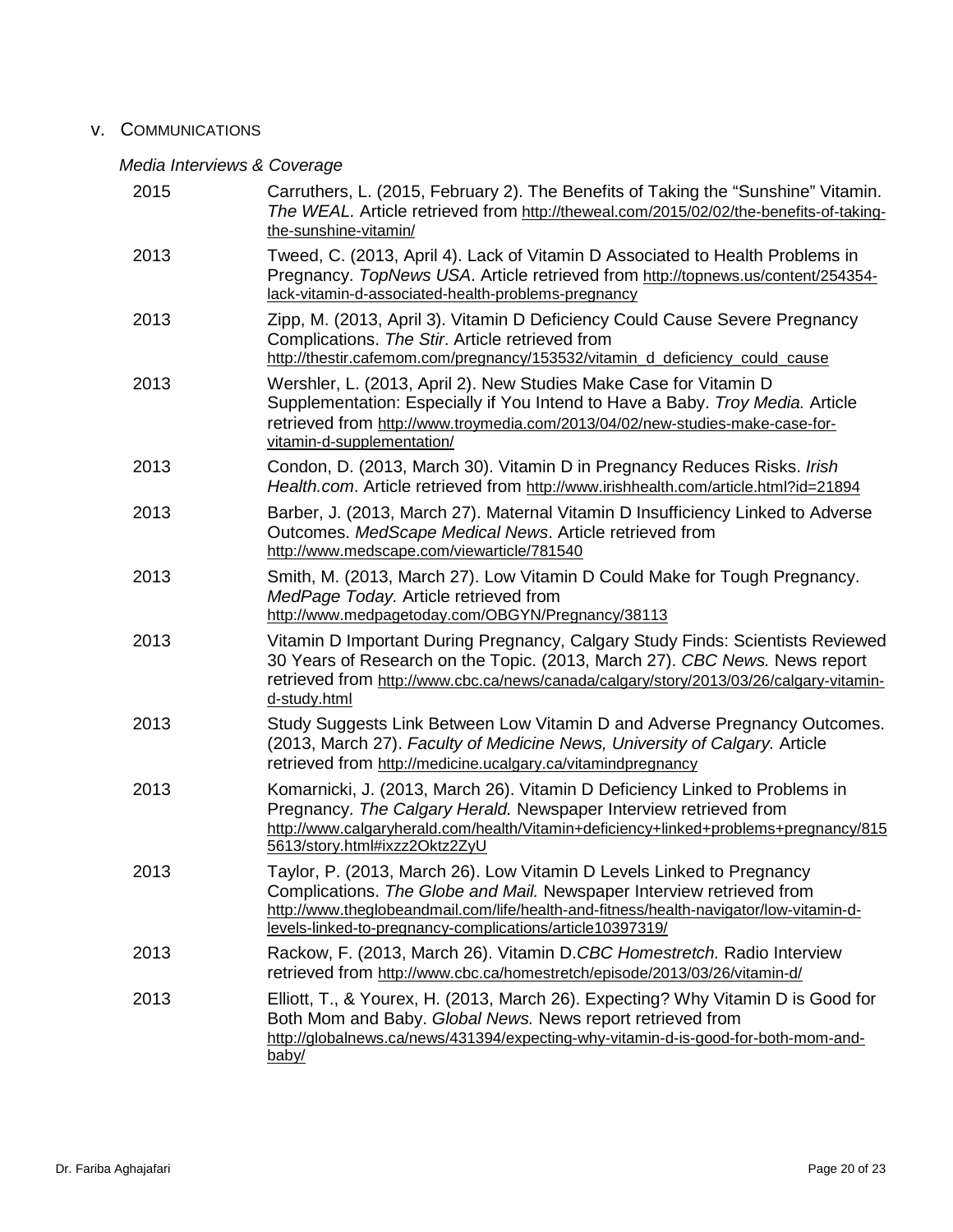| 2013 | Kokott. A. (2013, March 26). New Study Links Vitamin D to Problems in<br>Pregnancy. Calgary Today with Angela Kokott, CHQR News Talk 770 AM. Radio<br>broadcast.                                                            |
|------|-----------------------------------------------------------------------------------------------------------------------------------------------------------------------------------------------------------------------------|
| 2013 | Gruslin, A. (2013, March 26). Pregnancy risk to watch for. CTV News Channel.<br>News report.                                                                                                                                |
| 2013 | Haelle, T. & Reviewed by Madia, J.V. (2013, March 26). Vitamin D Benefits New<br>Moms. daily Rx News. Review retrieved from http://www.dailyrx.com/vitamin-d-<br>deficiency-pregnant-women-linked-poorer-pregnancy-outcomes |

*Marketing* 

vi. MIXED MEDIA

## **XII. CONTINUING EDUCATION**

i. MEDICAL EDUCATION ACTIVITIES ATTENDED

| 2015 | Grand Rounds (December 10), Department of Family Medicine, University of<br>Calgary. "ARCH Study" and Comprehensive Video-Module Instruction as an<br>Alternative for Teaching IUD Insertion".                           |
|------|--------------------------------------------------------------------------------------------------------------------------------------------------------------------------------------------------------------------------|
| 2014 | "Calgary Therapeutics", (April 10-11) Department of Family Medicine, University<br>of Calgary. Calgary, AB. Continuing Medical Education and Professional<br>Development, University Calgary. Calgary, AB.               |
| 2013 | "Rheumatology Update and Review 2013", Course, Office of Continuing Medical<br>Education and Professional Development, University of Calgary (May 31).                                                                   |
| 2013 | "Calgary Therapeutics", (April 11-12) Department of Family Medicine, University<br>of Calgary. Calgary, AB.                                                                                                              |
| 2012 | "Problem Based Independent Learning: PBIL-A 2011 - 2012", (August 31)<br>University of Calgary.                                                                                                                          |
| 2012 | "Health Research Methods 2012", (May 3-4) Department of Family Medicine,<br>University of Calgary. Calgary, AB.                                                                                                          |
| 2012 | "Calgary Therapeutic Course", (March 15-16, March 25) Department of Family<br>Medicine, University of Calgary. Calgary, AB.                                                                                              |
| 2012 | "Teaching Resident Teaching: Atrial Fibrillation". (February 1). University of<br>Calgary.                                                                                                                               |
| 2012 | "Teaching: Resident Teaching: Behavioural Problem in Children". (January 25).<br>University of Calgary.                                                                                                                  |
| 2011 | "Teaching Evidence Based Medicine", (November 25) Department of Family<br>Medicine, University of Calgary.                                                                                                               |
| 2011 | "Teaching: Resident Teaching: How to Criticize RCTs", (November 17)<br>Department of Family Medicine, University of Calgary.                                                                                             |
| 2011 | "How to Critically Appraise an RCT Part of Evidence Based Medicine Teaching",<br>Teaching: Critical Appraisal of RCTs to R1 in Family Medicine. (September 15),<br>Department of Family Medicine, University of Calgary. |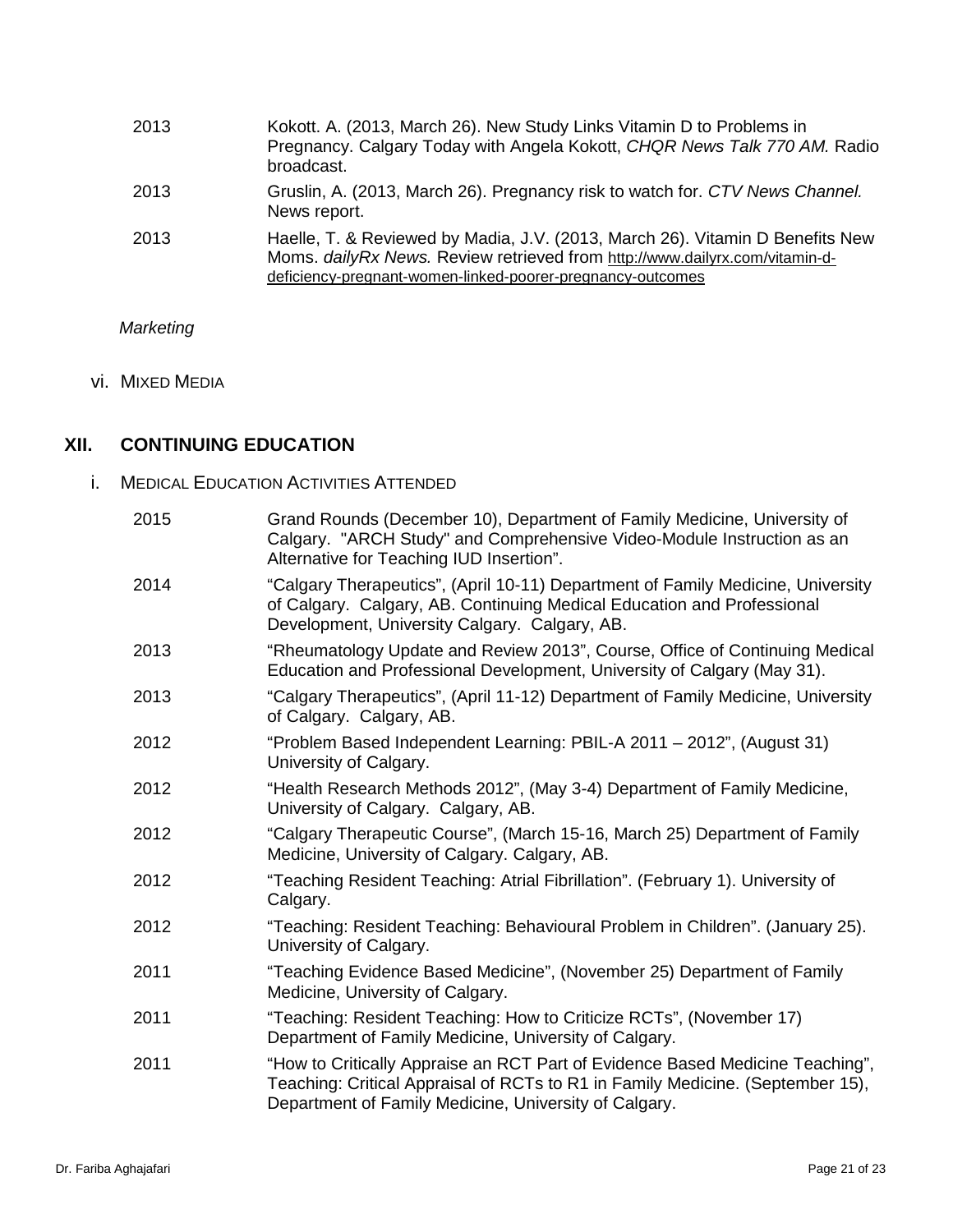- 2011 2012 "Problem Based Independent Learning". (September 1 to August 31) Department of Family Medicine, University of Calgary.
- ii. FACULTY/PROFESSIONAL DEVELOPMENT ACTIVITIES ATTENDED

| 2018 | Calgary Therapeutics", (April 19-20), University of Calgary. Calgary, AB.                                                                                                                                                              |
|------|----------------------------------------------------------------------------------------------------------------------------------------------------------------------------------------------------------------------------------------|
| 2018 | QI Clinic Half Day. February 28. Sunridge Family Medicine Teaching Centre.                                                                                                                                                             |
| 2017 | 45th Annual North American Primary Care Research Group (NAPCRG) Meeting.<br>November 17-21. Montreal, Canada.                                                                                                                          |
| 2017 | Academic Leadership Academy: Leadership Foundations Workshops. University<br>of Calgary. March 21, April 25, May 2, May 30. Calgary, Alberta.                                                                                          |
| 2017 | Evidence Live 2017- Symposium. University of Oxford. June 21-22. Oxford, UK.                                                                                                                                                           |
| 2017 | Nutrition and Nurture in Infancy and Childhood: Bio-Cultural Perspectives. June<br>12-14. Grange-over-Sands. Cumbria, UK.                                                                                                              |
| 2016 | Department of Family Medicine's 2016 Annual Meeting, "Patient Medical Home:<br>Communities of Practice through Teams and Communication". Department of<br>Family Medicine, University of Calgary, Coast Plaza Hotel. May 26 (8 hours). |
| 2015 | 43 <sup>rd</sup> Annual North American Primary Care Research Group (NAPCRG) Meeting.<br>October 24-28. Cancun, Mexico.                                                                                                                 |
| 2015 | Society for Academic Primary Care (SAPC) Annual Conference. July 8-10.<br>Oxford, UK.                                                                                                                                                  |
| 2015 | McMaster Evidence Based Practice Workshops. (tutor trainee) June 8-12.<br>Hamilton, Ontario.                                                                                                                                           |
| 2015 | 12th Cochrane Canada Symposium. May 21-22. Calgary, AB.                                                                                                                                                                                |
| 2014 | 42 <sup>nd</sup> Annual North American Primary Care Research Group (NAPCRG) Meeting.<br>November 22-25. New York, New York.                                                                                                            |
| 2014 | McMaster Evidence Based Practice Workshops. June 9-13. Hamilton, Ontario.                                                                                                                                                              |
| 2013 | Research Meeting: Corticosteroid and Preterm Birth. October 19-21. University of<br>Adelaide, Australia.                                                                                                                               |
| 2013 | Annual Department Wide Meeting. June 1.4 hours.                                                                                                                                                                                        |
| 2012 | 68 <sup>th</sup> Annual (SOGC) Clinical Meeting, The Society of Obstetricians and<br>Gynaecologists of Canada (SOGC). June 20-24. The Westin Ottawa, Ottawa,<br>Ontario.                                                               |
| 2012 | Cabin Fever 2012, Faculty Development Workshop. February 9-12. Distributed<br>Learning and Rural Initiatives, Delta Lodge, Kananaskis Village, Alberta.                                                                                |
| 2012 | 40 <sup>th</sup> Annual North American Primary Care Research Group (NAPCRG) Meeting,<br>(December 1-5), New Orleans, Louisiana.                                                                                                        |
| 2011 | 56 <sup>th</sup> Annual Scientific Assembly (ASA), (February 24-26), Banff, AB.                                                                                                                                                        |
| 2011 | "Faculty Development: Teaching Evidence Based Medicine", (November 25)<br>Department of Family Medicine, University of Calgary. Calgary, AB.                                                                                           |
| 2011 | 39th Annual North American Primary Care Research Group (NAPCRG) Meeting,<br>(November 12-16), Banff, AB.                                                                                                                               |
|      |                                                                                                                                                                                                                                        |